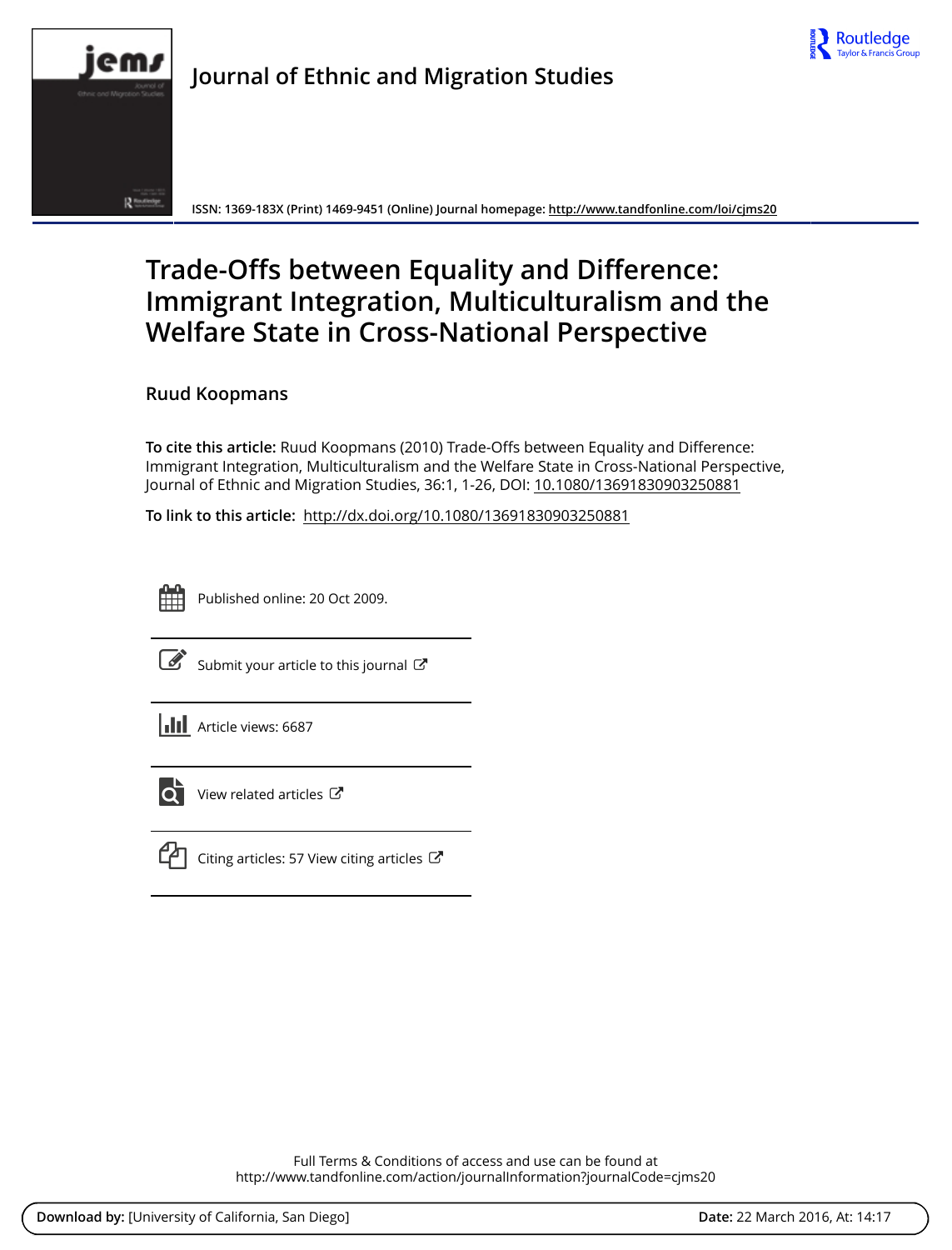# Trade-Offs between Equality and Difference: Immigrant Integration, Multiculturalism and the Welfare State in Cross-National Perspective

Ruud Koopmans

This paper investigates how integration policies and welfare-state regimes have affected the socio-economic integration of immigrants, focusing on eight European countries: Germany, France, the United Kingdom, the Netherlands, Switzerland, Sweden, Austria and Belgium. It presents comparative data on integration policies and welfare-state regimes. The expectations derived from this comparative policy analysis are tested with cross-national data on integration outcomes regarding labour market participation, spatial segregation and incarceration. The results suggest that multicultural policieswhich grant immigrants easy access to equal rights and do not provide strong incentives for host-country language acquisition and interethnic contacts—when combined with a generous welfare state, have produced low levels of labour market participation, high levels of segregation and a strong overrepresentation of immigrants among those convicted for criminal behaviour. Sweden, Belgium and the Netherlands, which have combined multicultural policies with a strong welfare state, display relatively poor integration outcomes. Countries that either had more restrictive or assimilationist integration policies (Germany, Austria, Switzerland, France) or a relatively lean welfare state (the United Kingdom) have achieved better integration results. These differences are highly consistent across the three domains of integration that are examined, with the exception of segregation rates in the United Kingdom.

Keywords: Multiculturalism; Citizenship Rights; Welfare State; Socio-Economic Integration; Segregation

Ruud Koopmans is Director of the research unit 'Migration, Integration, Transnationalization' at the Social Science Research Center, Berlin. Correspondence to: Prof. R. Koopmans, WZB, Reichpietschufer 50, 10785 Berlin, Germany. E-mail: koopmans@wzb.eu

ISSN 1369-183X print/ISSN 1469-9451 online/10/010001-26 © 2010 Taylor & Francis DOI: 10.1080/13691830903250881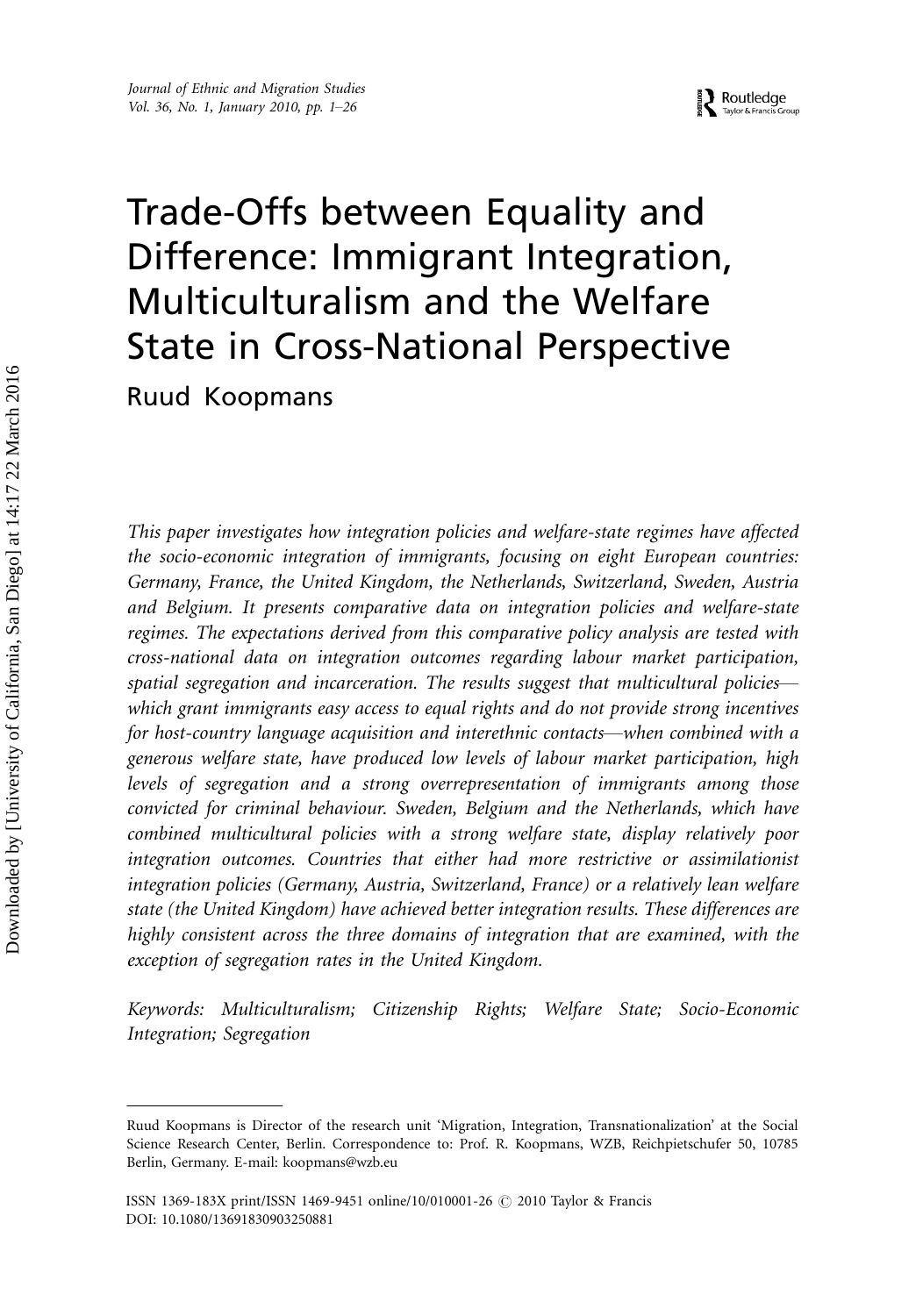# Introduction

Since the beginning of the twenty-first century, 'multicultural' policy approaches to immigrant integration have lost much of their former popularity. The Netherlands plays a crucial role in this development as the country—long regarded as an exemplary case of successful multiculturalism—is now regarded as a prime example of the failure of such policies. What, if anything, went wrong with Dutch multiculturalism and what does it teach us about immigrant integration policies more generally?

I will address these questions by comparing the Dutch case to seven other European immigration countries. I argue that easy access to equal rights, including unrestricted access to welfare state arrangements, and in combination with a large degree of facilitation of cultural differences, have had unintended negative effects on the socioeconomic integration of immigrants. My analysis challenges a central assumption in the literature on multicultural rights, whereby recognition of cultural differences, the granting of special cultural rights, and protection against cultural discrimination are effective counterweights against cultural bias and exclusion in immigration societies (see, inter alia, Kymlicka 1995; Young 1990).

This assumption is contradicted by the evidence, which shows that, far from having successfully reduced socio-economic inequalities between immigrants and natives, the Netherlands is among those European countries in which immigrants are socio-economically the worst-off, in spite of the relatively far-reaching recognition and rights that they enjoy. Moreover, Sweden and Belgium, which the most resemble the Dutch combination of multicultural integration policies and a generous welfare state, display similarly unfavourable integration outcomes, compared either to Austria or Germany, which have had less inclusive integration policies, or the United Kingdom, with its relatively lean welfare state.

My analysis supports the idea that there is a 'progressive dilemma' (Goodhart 2004) between sustaining an inclusive welfare state with a high provision level on the one hand, and policies of multiculturalism that facilitate immigrants' access to welfare-state arrangements on the other. My argument is not the more common one that immigration and ethnic diversity undermine support for the welfare state (see Barry 2001; Phillips 1999; and counterarguments in Banting and Kymlicka 2006). This version of the progressive dilemma thesis argues that multiculturalism is in principle good for immigrants, but that it undercuts support among the majority population for the welfare state. My argument is that, in a welfare-state context, multiculturalism may not be beneficial for immigrants at all, because it may lead to dependence on welfare-state arrangements and thereby to social and economic marginalisation.

It is important to stress that, when I speak of multiculturalism in this paper, I mean a particular type of policy approach to the management of immigration-induced cultural heterogeneity, not that heterogeneity itself. As Banting and Kymlicka (2006: 9) have argued, the term multiculturalism is often used to describe both the policy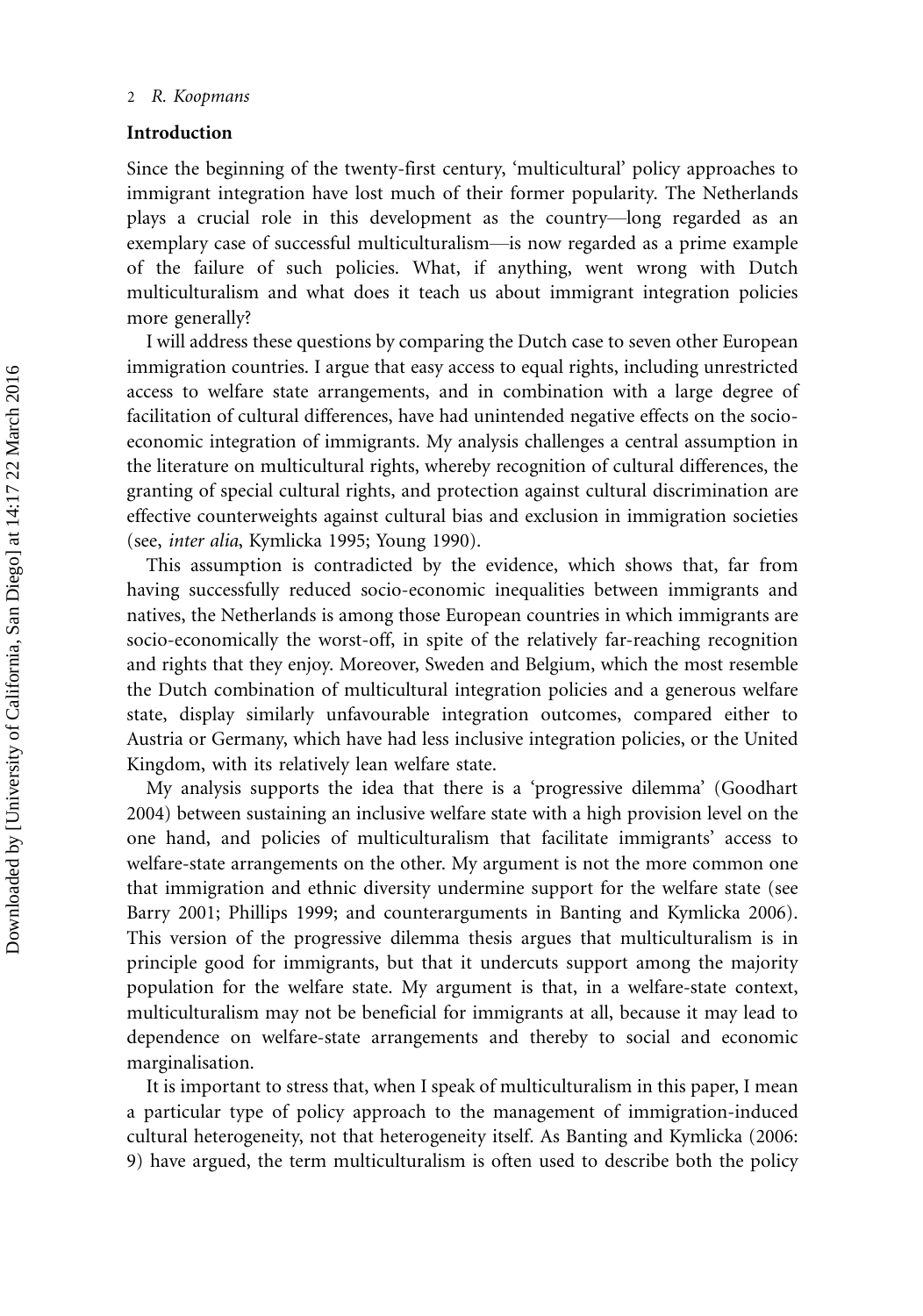approach and the factual increase in heterogeneity as a consequence of immigration, but it is important to keep the two distinguished, lest deficiencies of particular policies are mistaken for defects of immigration and diversity as such.

I will compare the Netherlands to the set of West European countries that have been the most important destinations of immigration since the 1950s: Germany, France, the United Kingdom, Switzerland, Sweden, Austria and Belgium. I do not consider the very different contexts of European countries such as Spain, Italy and Ireland—which have only recently become important destination countries—nor Canada or the USA, because they have a much longer and very different history of immigration and more selective immigration regimes that would bias comparison with European countries.

I first show how integration policy approaches vary across the major European immigration countries. I then discuss cross-national variation regarding the inclusiveness and provision levels of the welfare state, and argue how welfare-state regimes and integration policies interact. The expectations derived from this comparative policy analysis are then tested with cross-national data on integration outcomes regarding labour market participation, spatial segregation and incarceration rates. The results suggest that multicultural policies—which do not provide strong incentives for host-country language acquisition and for interethnic contacts—when combined with an inclusive and comparatively generous welfare state, produce low levels of labour market participation, high levels of spatial segregation, and a relatively strong overrepresentation of immigrants among those involved in criminal behaviour.

# Integration Policies in Comparative Perspective

Many comparative studies of citizenship and integration policies have focused on the rules for nationality acquisition (e.g. Brubaker 1992; Cinar 1994; Kleger and D'Amato 1995; Safran 1997). Nationality acquisition is a crucial determinant of migrants' access to citizenship rights, since it entails that they become formally equal before the law. Together with Sweden and Belgium, the Netherlands has the highest naturalisation rate in Europe, whereas Germany, Switzerland and Austria have traditionally had low naturalisation rates.<sup>1</sup>

Access to citizenship rights neither starts nor ends with the acquisition of nationality. If we consider Marshall's (1950) three categories of rights—civic–legal, political and social-Western countries have extended most civil rights to all residents. An exception concerns conviction for serious crimes, which may lead to an alien's loss of residence permit and deportation. Germany and Switzerland have relatively strict rules in this regard whereas, in France and the Netherlands, the possibilities to expel foreigners are more limited (Koopmans et al. 2005: 42-3).

Many social rights are also available to citizens and residents alike, but long-term dependence on social welfare may block access to a secure residence status or to naturalisation in some countries, including Germany and Switzerland (Bauböck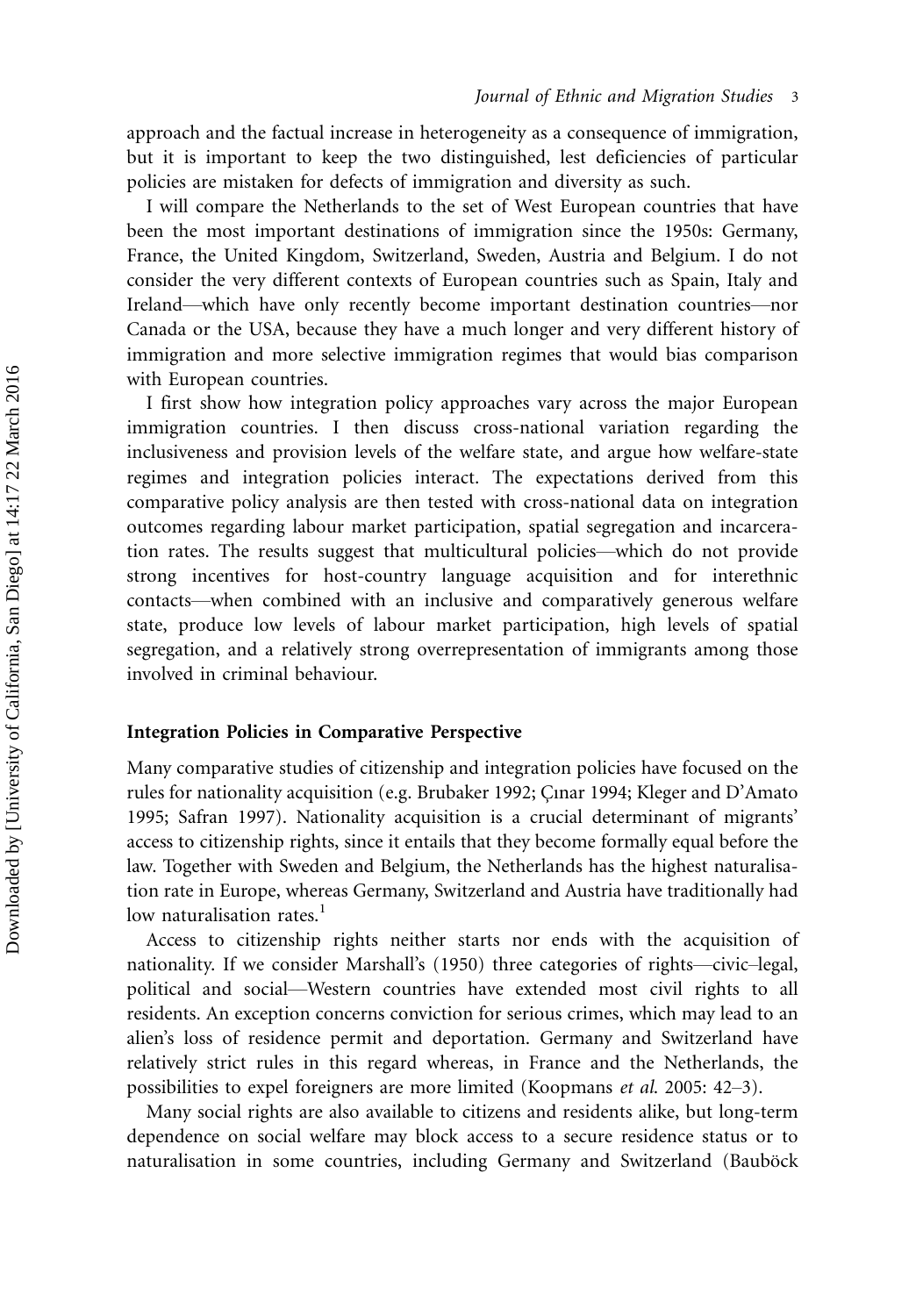1995; Guiraudon 2000; Koopmans et al. 2005). The political rights to vote and to stand for election have, in contrast, generally not been granted to non-nationals (Layton-Henry 1990), although in some countries, including the Netherlands and Sweden, foreign residents can vote and be elected in local elections.

Racism and discrimination can be important barriers to the realisation of equal rights. Anti-discrimination legislation in the UK and the Netherlands compares favourably to most other European immigration countries (Koopmans et al. 2005: 45-9; Niessen and Chopin 2002). However, the Dutch situation differs from the British in that discrimination on the grounds of religion is fully covered by the legal framework and jurisprudence, whereas in the UK it is a long-standing complaint, particularly of Muslim organisations, that provisions under the Race Relations Act are badly suited to combatting discrimination related to religious difference (Modood 1988).

An example of the Dutch approach is a 2007 court case which overturned a decision by local authorities to deny social welfare benefits to a woman wearing full facial covering on the grounds that the impossibility for colleagues or customers to see her face and eyes made her *de facto* unemployable.<sup>2</sup> Although an extreme (though not a singular) case, this woman's situation illustrates one way in which multiculturalism combined with a relatively generous welfare state, can lead to socioeconomic marginalisation. Letting the woman's interpretation of her religious duties prevail over the local government's concern with employability has the likely consequence that she will remain a life-long dependent on social welfare benefits. That this is a choice she is willing to make is, in turn, related to the level of benefits in the Netherlands, which does not (in combination with other forms of aid for low incomes such as rent subsidies) condemn one to abject poverty.

The Migration and Integration Policy Index (MIPEX) developed by the British Council and the Migration Policy Group allows a comparative assessment of the degree of legal equality of immigrants across 25 EU member-states, Norway, Switzerland and Canada.<sup>3</sup> Countries score high on the index when immigrants can easily and with minimal preconditions obtain equal rights. The index covers 140 indicators in six areas: access to nationality, long-term residence, anti-discrimination, family reunion, labour market access and political participation.

Table 1 presents the overall Index scores for the eight countries of the present study. Sweden offers the greatest degree of legal equality to immigrants, followed by Belgium and the Netherlands. These countries not only form the top three in Table 1, but also in the larger MIPEX comparison of 28 countries. The three Germanspeaking countries—Germany, Switzerland and Austria—are characterised by a relatively high degree of inequality between immigrants and non-immigrants. Austria occupies a particularly low position in the ranking of 'best integration practices'; among the 28 countries, it occupies the  $26<sup>th</sup>$  place.

The next column of the table shows the stability of cross-national differences over time, by comparing the 2007 MIPEX scores to the Legal Obstacles to Integration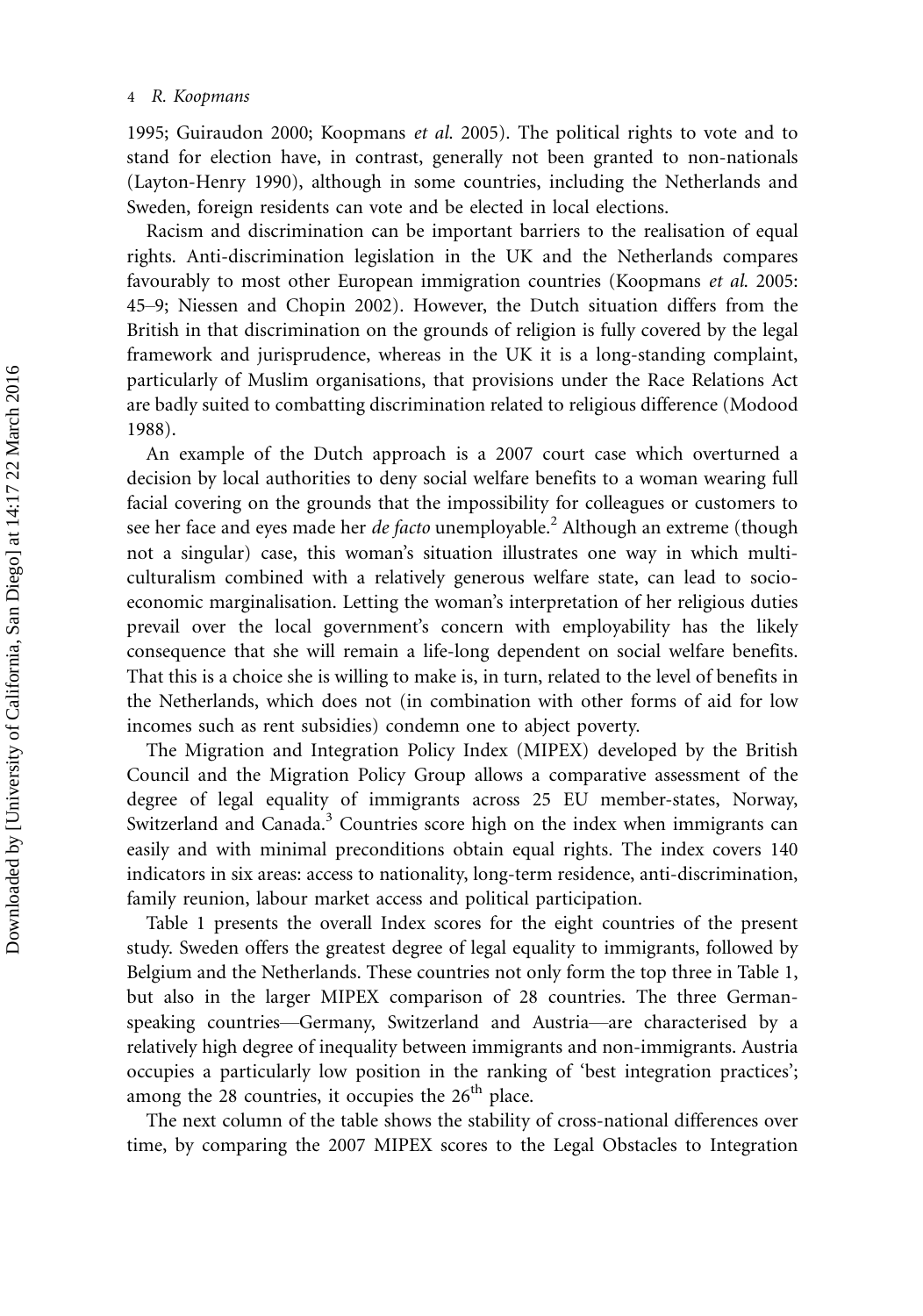|                | MIPEX Index $2007^a$ LOI Index $1995^b$ |      | Cultural Rights Index 2002 <sup>c</sup> |
|----------------|-----------------------------------------|------|-----------------------------------------|
| Austria        | 39                                      | 3.47 |                                         |
| Switzerland    | 50                                      | 3.33 | $-0.85$                                 |
| Germany        | 53                                      | 2.48 | $-0.20$                                 |
| France         | 55                                      | 1.83 | $-0.52$                                 |
| United Kingdom | 63                                      | 2.68 | 0.31                                    |
| Netherlands    | 68                                      | 1.57 | 0.76                                    |

Table 1. Degree of legal equality and cultural rights for immigrants

Journal of Ethnic and Migration Studies 5

Sources: [www.integrationindex.eu](http://www.migrationinformation.org/); Koopmans et al. (2005); Waldrauch and Hofinger (1997).

Belgium 69 1.73 - 2014 Sweden 88 1.25 -

*Notes*: <sup>a</sup>high score = high equality; <sup>b</sup>high score = low equality; <sup>c</sup> - 1 to +1; high score = many cultural rights.

Index (LOI) compiled by Waldrauch and Hofinger (1997) for the year 1995. Despite the turbulences and controversies around immigration and integration in recent years, cross-national differences have been remarkably stable over the period 1995- 2007. Sweden, Belgium and the Netherlands formed the top three countries in both years although, in 1995, the Netherlands came in second place, before Belgium. Austria and Switzerland offered the least equality in both years; France remained in the middle of the spectrum. The only major difference between the two distributions concerns the UK, which scored worse than France and Germany in the 1995 LOI index. Waldrauch and Hofinger themselves, however, expressed doubts about the validity of this result, which is mainly due to the fact that, in the British common-law tradition, many immigrant rights are not formally laid down in legislation but determined by jurisprudence. 'Therefore', the authors conclude, 'the UK, being the methodological ''problem child'' in the sample, might be judged by the LOI-index as being more rigid than it really is' (Waldrauch and Hofinger 1997: 279). An additional reason why the UK offers more equality in the 2007 index is that the LOI index did not include anti-discrimination policies, an area where the UK compares favourably to many other countries.

Next to this individual equality dimension, Koopmans et al. (2005) distinguish a second dimension of immigrant rights: cultural rights attributed to them as a group, and cultural obligations that the state expects immigrants to meet before obtaining full citizenship rights. Whereas the individual equality dimension of citizenship measured by the MIPEX and LOI indices refers to the equal treatment of residents regardless of their race, ethnicity, religion, nationality or cultural background, the cultural dimension of citizenship refers to differential rights and institutions based on racial, cultural or religious group membership. This second dimension of citizenship has been at the centre of philosophical discussions on multiculturalism and assimilation (Joppke and Lukes 1999; Kymlicka 1995; Parekh 2002). Koopmans et al. (2005) considered the following areas for the cultural rights dimension of citizenship: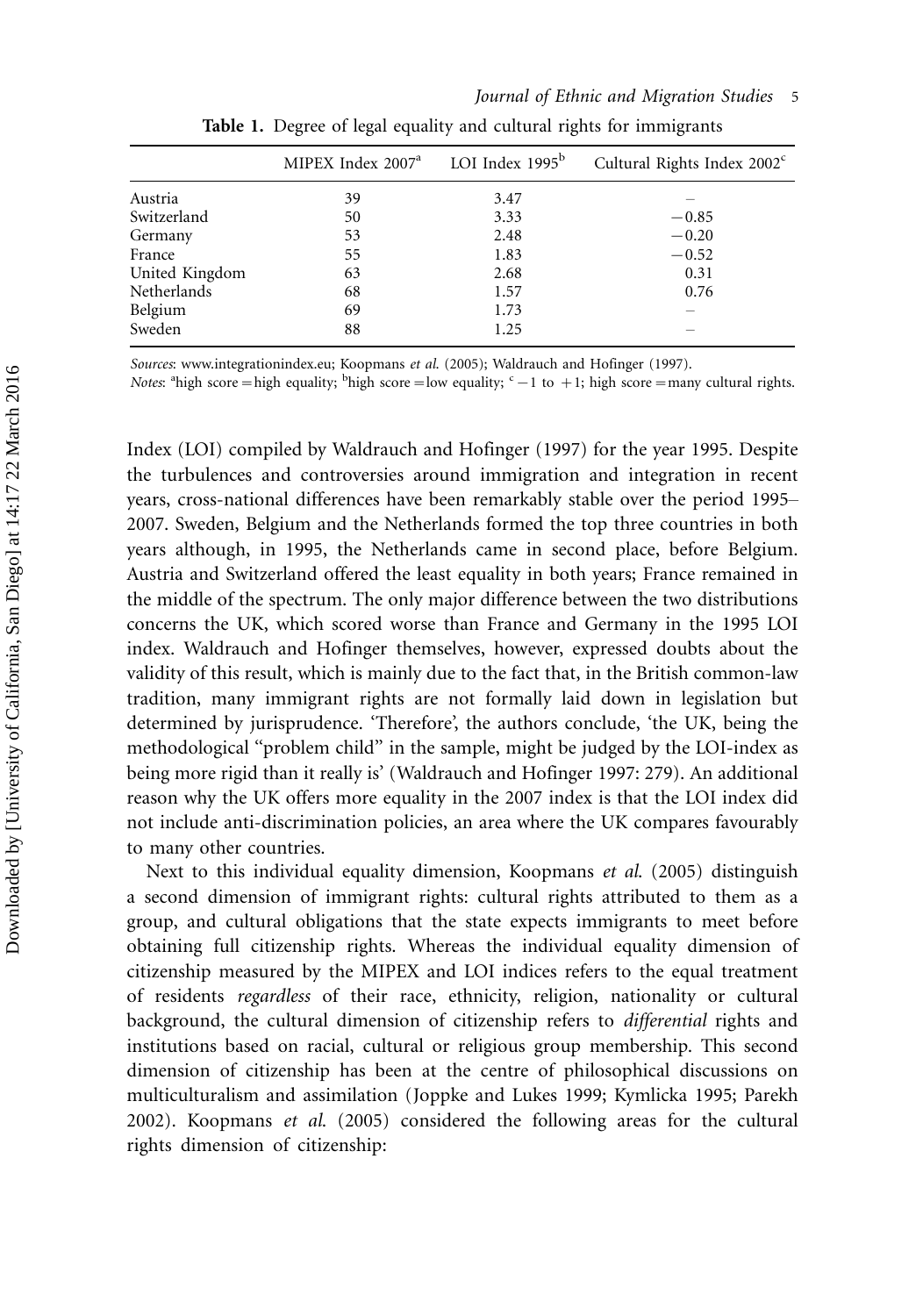- 6 R. Koopmans
- . cultural conditions for naturalisation;
- . allowances for Islamic religious practices outside of public institutions (call to prayer, slaughtering of animals, burial);
- . cultural rights and provisions in public institutions (Islamic schools and religious classes, toleration of the headscarf, special programming in public broadcasting);
- . political representation rights (special consultative bodies);
- . affirmative action in the labour market.

The final column of Table 1 shows the overall score (on a scale from  $-1$  to  $+1$ ) of the five countries included in the Koopmans *et al.* study. The Netherlands has granted immigrants the broadest range of cultural rights, with the UK in second place and Germany in an intermediary position. France and Switzerland tend the most clearly towards an assimilationist position, granting relatively few cultural rights to immigrants and demanding a relatively high degree of cultural conformity in public institutions. France is also the only country where there is a clear contrast between the two dimensions of citizenship, as it is relatively inclusive on the individual equality dimension but reluctant to grant cultural rights.

The lack of other systematic studies of the cultural dimension of citizenship makes it difficult to indicate precisely where countries outside this set of five are situated. Sweden emerges from the literature as the European country that most closely approximates the kind of multicultural policies found in the Netherlands (see Ålund and Schierup 1991; Runblom 1994; Soininen 1999). Belgium shares with the Netherlands a history of social and religious segmentation known as 'pillarisation' (Huyse 1987; Lijphart 1968), which has also led to a segmented incorporation approach with regard to immigrants. However, there are important differences in Belgium between the two language regions, with Wallonia following a more French-style approach, and Flanders more strongly influenced by the Dutch multicultural approach (Bousetta et al. 1999; Gsir et al. 2005). Where possible, therefore, I will present data on the two parts of Belgium separately.

Some examples from various spheres of society may illustrate Dutch policies regarding cultural rights for immigrants. In the realm of education (see Koopmans et al. 2005: 57-61) the Netherlands were, until 2004 when the programme was discontinued, one of the few European countries offering full state funding for education in 'own language and culture'. Classes in minority religions are still offered in public schools, and the Dutch education system has allowed Muslims and Hindus to establish dozens of fully state-funded denominational schools-more widespread in the Netherlands than in any other European country although, even in the Netherlands, they only cover a modest percentage of all Muslim and Hindu children.

Dutch public radio and television are legally obliged to reserve 20 per cent of their broadcasting time for programmes catering to ethnic minorities, some of them in immigrants' own languages.<sup>4</sup> In 2002, for example, national public television aired a children's programme simultaneously in four languages: Dutch, Turkish, Arabic and Berber.<sup>5</sup> In addition, there are subsidised Muslim and Hindu broadcasting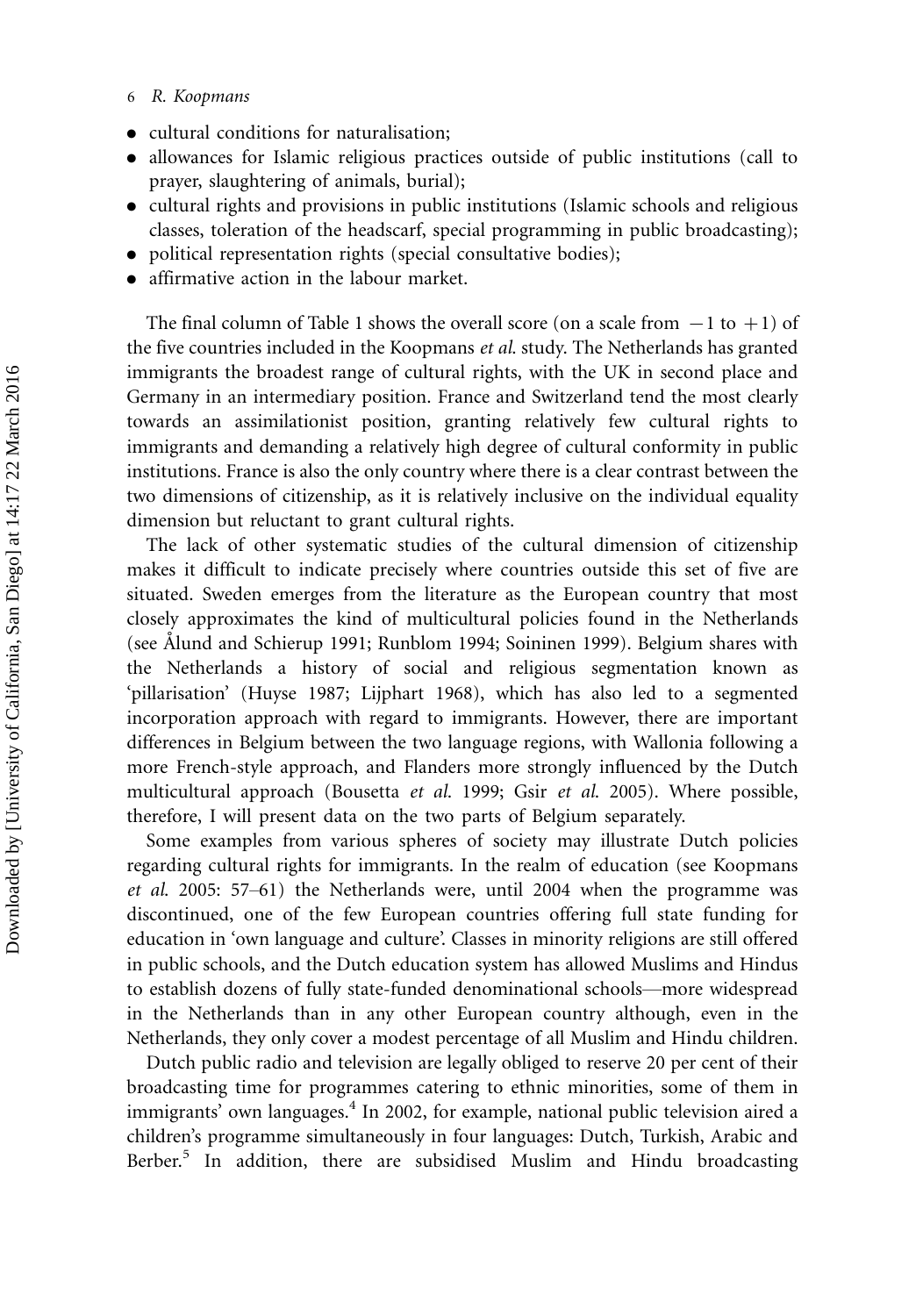organisations, which produce a few weekly hours of religious programmes on public radio and television, as well as dozens of local public television programmes catering to a variety of ethnic groups produced by the state-subsidised broadcasting organisation Multicultural Television Netherlands (MTNL).6

Since the 1980s, the Netherlands have had a series of affirmative-action programmes for the public sector; some general, some for specific professions such as the police or the military.<sup>7</sup> The Dutch state even assists dual Turkish nationals who are employed in the Dutch police or military by offering—since 2002—an interestfree loan of  $\epsilon$ 6,000 and 20 days' paid leave to enable them to fulfil their military service obligations in Turkey. $8$  A further example of positive action is the programme Mozaiek of the Dutch Science Foundation (NWO) which, since 2004, finances PhD training and scholarships reserved for students from ethnic minority backgrounds.<sup>9</sup> Affirmative action in the private sector has been much more limited. Unlike public sector programmes, legislation for the private sector did not entail preferential hiring but only a duty for employers to develop and report on measures taken to increase the share of minorities in the workforce. This legislation-the so-called Wet Samenwas discontinued in 2004.<sup>10</sup>

Some public housing corporations have built special projects for ethnic and religious groups: e.g. a multi-generation housing complex for Hindus (completed in 2006) and a housing project for elderly Muslims in 2002 in The Hague. The 'Muslim' character of this project is expressed in the orientation of the toilet seat (not facing Mecca) and in a separation of 'private' and 'public' spaces in the apartment, with the kitchen in the middle, *de facto* allowing the woman of the house to serve the men in the public part without being seen by them. $11$  Finally, the Dutch state subsidises a wide spectrum of immigrant organisations on an ethnic and religious basis and has co-opted their leaders in representative councils for each main ethnic group, which have significant consultation prerogatives.<sup>12</sup>

### Welfare-State Regimes in Comparative Perspective

I argue here that the effects of immigrant integration policies on the socio-economic position of immigrants are to an important extent mediated by the structure of the welfare state. Esping-Andersen has distinguished three types of welfare state on the basis of their degrees of 'decommodification', which 'occurs when a service is rendered as a matter of right, and when a person can maintain a livelihood without reliance on the market' (1990: 21-2). Decommodification entails both the scope of welfare-state entitlements, and the provision levels of these entitlements. In Esping-Andersen's typology, 'social-democratic' welfare states have the highest, 'liberal' welfare states the lowest, and 'conservative' welfare states intermediary levels of decommodification. Among the eight countries I analyse, Sweden belongs to the social-democratic type, the UK (along with, for instance, the USA, Canada and Australia) to the liberal type, and France, Germany and Switzerland to the conservative type. Austria, Belgium and the Netherlands straddle the conservative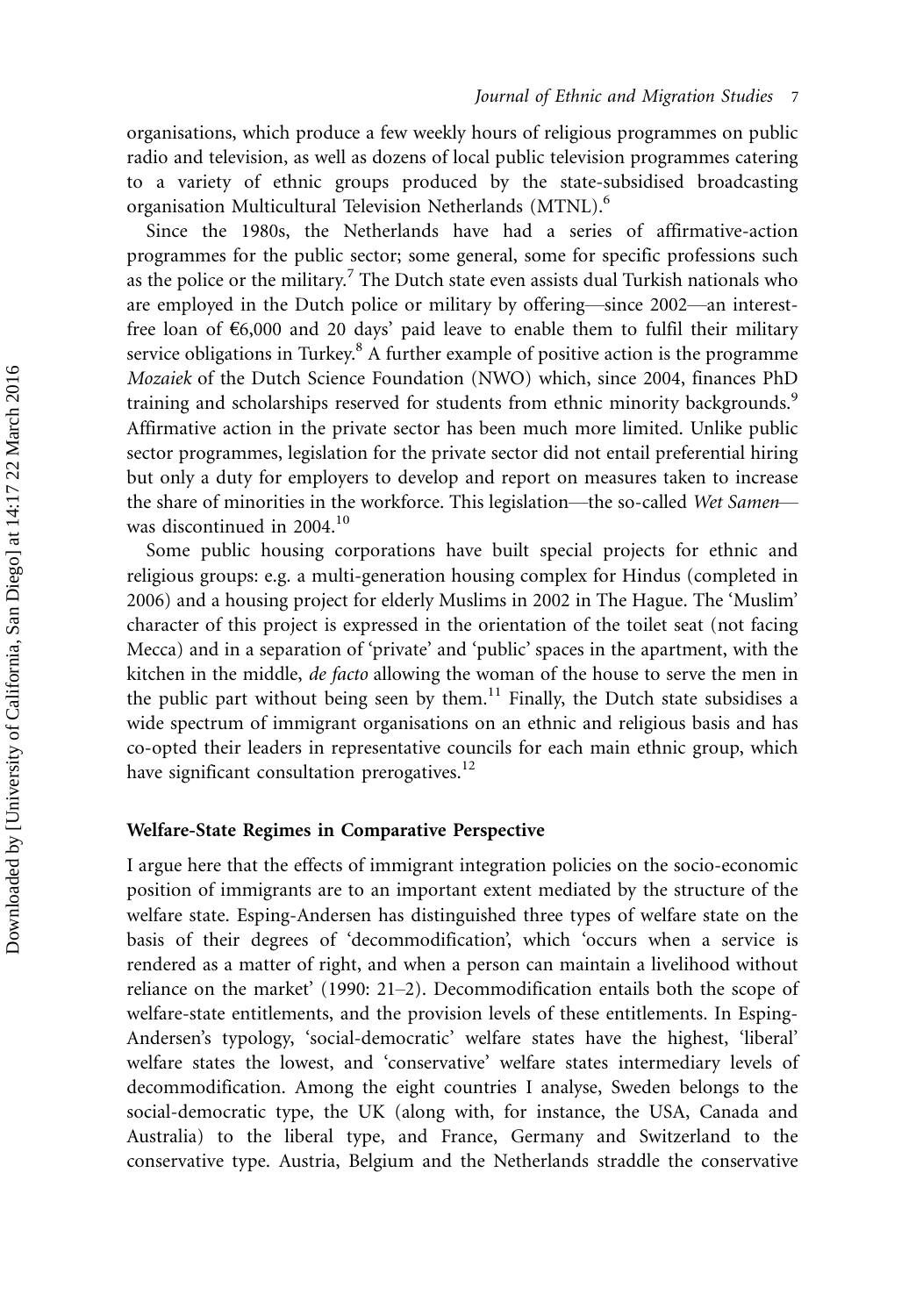type and the social-democratic type, depending on which aspect of decommodification one considers, and of course on the somewhat arbitrary decision on where to draw the line between the types. The scores of our eight countries on Esping-Andersen's index are shown in Table 2, first column. The data refer to 1980, which raises the question of whether differences across welfare states have changed since then. Scruggs' (2006) analysis of 2002 data, second column of Table 2, shows a high degree of stability in the rank ordering of countries. The only change concerns Switzerland, which had an average level of decommodification in 1980, but which received the second-lowest score for 'expected benefits' in 2002. Combining the two indicators in a summed score we can conclude that, during the period 1980-2002, the UK had by far the least-decommodified welfare-state regime and Sweden the most generous and inclusive (Table 2, final column).

Why would welfare-state 'decommodification' or 'benefit generosity' matter for the socio-economic position of immigrants compared to non-immigrants? I suggest three reasons. The first can be derived from Borjas' (1989) well-known and empirically corroborated (Van Tubergen 2004) hypothesis that immigrants with lower educational skills and a concomitant weaker labour market position will tend to migrate to countries with a relatively equal income distribution, which offer disadvantaged groups relatively good protection against economic adversity. Immigration to countries with relatively inclusive and generous welfare states will thus be 'negatively selected', whereas countries with higher levels of social inequality will be more attractive as a destination for skilled immigrants.

Second, once in the host country, immigrants' decisions on whether or not to invest in improving their human capital in order to find employment (or to prevent becoming unemployed) will be influenced by similar considerations (Chiswick and Miller 1995: 248-9). In welfare states with low provision levels the economic sanction associated with being dependent on welfare benefits is greater and there are strong push factors for immigrants to invest in improving their labour market chances through language acquisition, education and gaining knowledge about and developing ties with the host society. By contrast, in generous welfare systems, immigrants

|                   | Decommodification<br>score $1980^a$ | Expected Benefits Index<br>$2002 (*10)^b$ | Summed<br>score |
|-------------------|-------------------------------------|-------------------------------------------|-----------------|
| United<br>Kingdom | 23.4                                | 14.5                                      | 37.9            |
| Switzerland       | 29.8                                | 15.8                                      | 45.6            |
| France            | 27.5                                | 20.9                                      | 48.4            |
| Germany           | 27.7                                | 20.9                                      | 48.6            |
| Austria           | 31.1                                | 22.0                                      | 53.1            |
| Netherlands       | 32.4                                | 23.3                                      | 55.7            |
| Belgium           | 32.4                                | 23.5                                      | 55.9            |
| Sweden            | 39.1                                | 23.9                                      | 63.0            |

Table 2. Indicators of welfare-state inclusiveness and benefit levels

Sources: <sup>a</sup>Esping-Andersen (1990); <sup>b</sup>Scruggs (2006).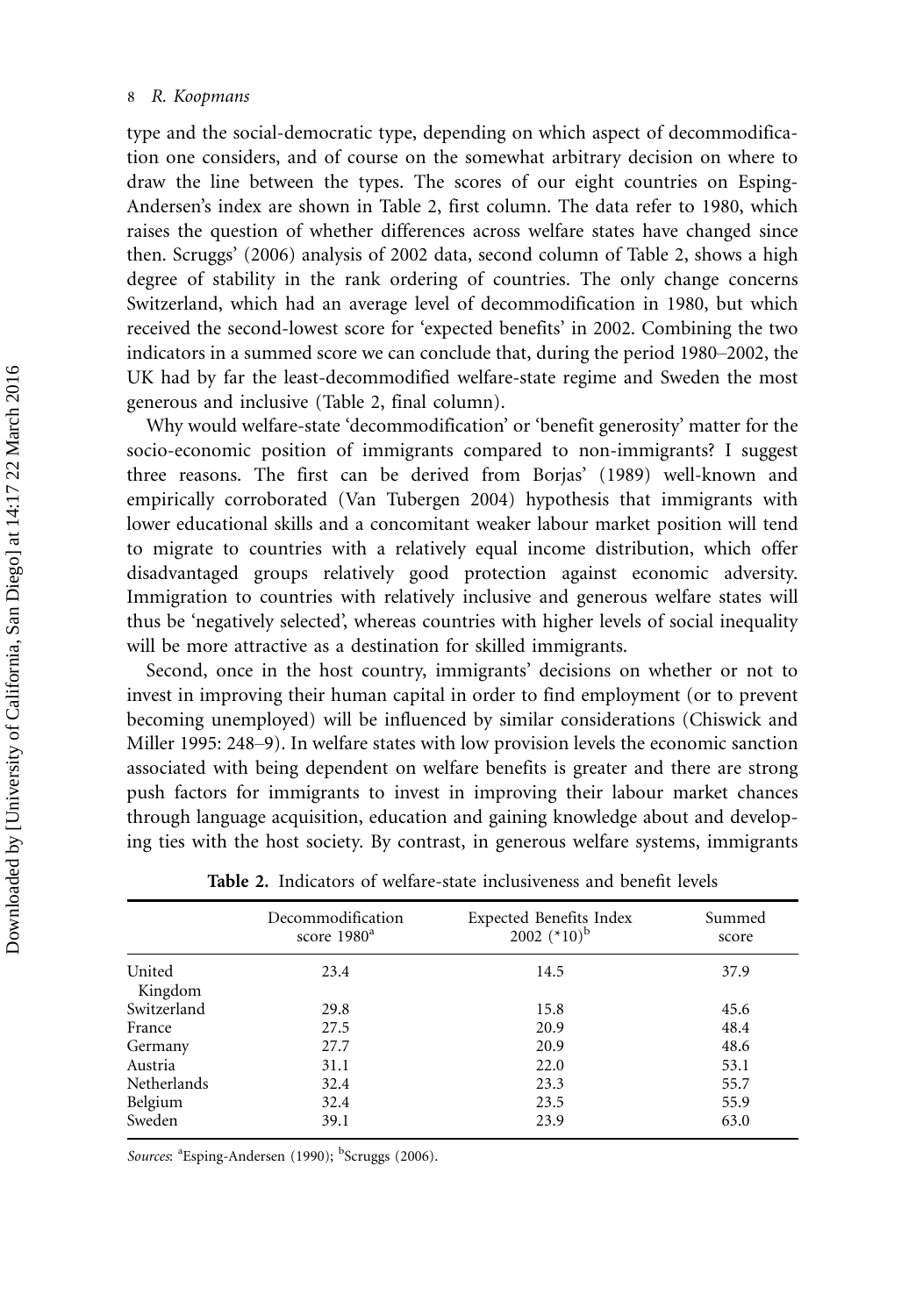with human and social capital deficiencies can maintain a comparatively decent standard of living without making such adaptations.

This tendency can be reinforced by a third mechanism, the subjective perception of welfare benefit levels. Even in comparatively generous welfare states, it is certainly no luxury to be dependent on social assistance. However, how the standard of living associated with being dependent on welfare benefits is subjectively perceived is likely to be different for natives than for immigrants, particularly those of the first generation. Deprivation is always relative (Gurr 1970) and depends on comparisons of a present situation with one's own past, or with the situation of relevant reference groups. For natives, the relevant comparison group consists of other, but better-off natives, and thus welfare dependence is likely to be seen as a strong source of relative deprivation. For immigrants and natives alike, welfare dependence will compare negatively (how negatively will depend on the welfare regime) to their former situation when still employed in the country of immigration. However, for immigrants that source of relative deprivation is not always relevant in the context of European welfare states because sizeable numbers of migrants (especially refugees) go straight into welfare dependence without any prior employment history. In 2002 in the Netherlands, for instance, 40, 34 and 33 per cent respectively of recent immigrants from Afghanistan, Iraq and Somalia were dependent on social security and welfare benefits (Centraal Bureau voor de Statistiek 2004: 122).

With or without prior employment in the host country, for immigrants their current situation will also be judged in relation to their economic situation (or that of their parents) when they were still in the country of origin. Even for those on welfare benefits, that comparison is likely to be positive, because their income from welfare benefits is likely to be well above what they earned in the country of origin, even correcting for the greater cost of living in the country of immigration. Moreover, immigrants will compare their economic situation to that of family members, friends and co-villagers who stayed behind in the country of origin. That comparison, too, will often be favourable, even for those dependent on welfare benefits. All in all, relative deprivation as a push factor to invest in the acquisition of human capital is likely to be considerably weaker for immigrants than for natives, the more so the higher the level of provisions that a particular welfare regime offers. In other words, my expectation is that the socio-economic gap between immigrants and natives is likely to be highest in comparatively generous welfare states such as Sweden, and lowest in liberal welfare states such as the UK.

### The Interaction Between Integration Policies and Welfare Regimes

Integration policies and welfare regimes interact through a number of mechanisms. First, integration policies determine access to equal rights in general, and thus also to entitlements to welfare benefits. In the countries considered here, welfare-state rights are in principle accessible to all legal residents, but being dependent on welfare may have negative consequences. It may impact on the possibility for a migrant to bring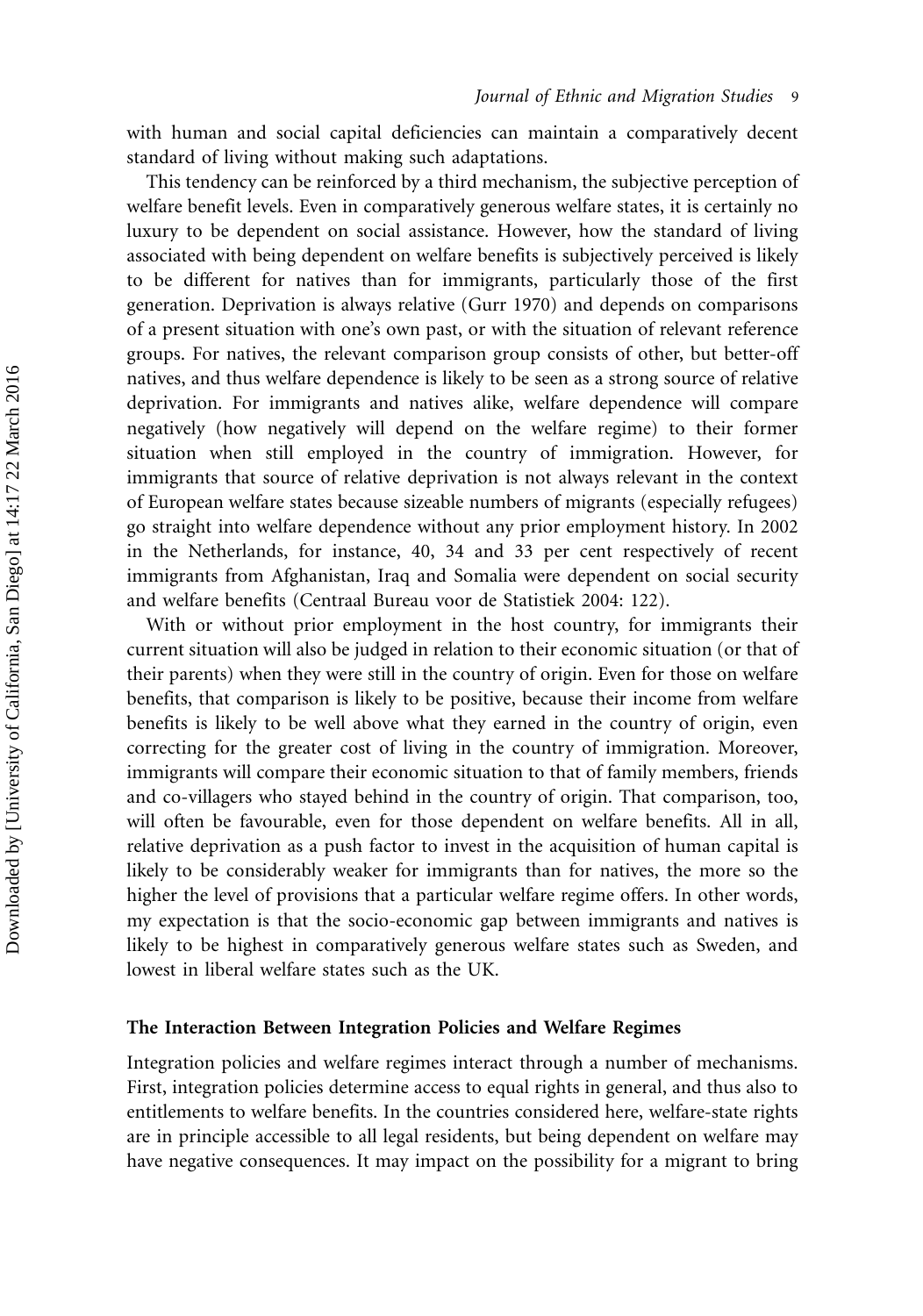over a spouse from the country of origin or to obtain a more secure residence permit. In theory at least, in countries such as Germany and Switzerland, 'reproachable' longterm dependence on social welfare can lead to deportation. Such disadvantages of welfare dependence can be avoided if an immigrant naturalises, but Germany, for example, makes naturalisation conditional on not being dependent on welfare. As a result, welfare dependence is associated with much greater disadvantages and risks in Austria, Germany and Switzerland, where the protection of citizenship is difficult to obtain, than in countries with open citizenship regimes such as France, the UK, the Netherlands, Belgium and Sweden.

Second, the cultural dimension of integration policies may have consequences for the human capital deficiencies with which immigrants enter the labour market. Policies that emphasise linguistic and cultural assimilation exert pressure on immigrants to acquire skills, knowledge and social ties that improve their chances on the labour market. By contrast, multicultural policies that emphasise immigrants' own language and culture, and stimulate migrants to orient themselves towards their ethnic community, may have the unintended consequence of sustaining linguistic deficiencies and a lack of cultural 'soft skills'. Moreover, the emphasis in multicultural policies on the migrants' own group and the maintenance of the group's language and culture may be detrimental to the development of social contacts, across ethnic boundaries, with natives, thus depriving immigrants of an important source of social capital, since natives hold the keys to much of the knowledge and positional resources relevant for successful labour market integration.

Positive effects of language acquisition on labour market participation have been corroborated in many studies (e.g. Chiswick and Miller 1995; Dustmann and Fabbri 2003; Van Tubergen et al. 2004). Chiswick and Miller (1995: 257-8) cite Australian findings that show that English language proficiency among immigrant groups declined after the introduction in the 1960s of minority language classes in schools. They hypothesise that this is caused by the fact that policies of linguistic pluralism decrease the likelihood of English becoming the language spoken at home in immigrant families.

Granovetter (1973) has stressed the importance of network ties for access to labour market opportunities. It is not entirely clear whether it is necessarily always 'weak ties' with relatively distant persons that are the most effective, but clearly the persons with whom network ties exist should have 'superior knowledge and influence' (Wegener 1991: 60). For this reason, social contacts with natives will generally be more valuable to an immigrant for improving access to labour market opportunities than social contacts with other immigrants, because the latter are likely to share a lack of social knowledge and influence. Dutch research shows that there is indeed a positive association between the labour market participation of immigrants and the degree to which they have contacts with ethnic Dutch (e.g. Dagevos 2001; Engbersen 2003). Beyond direct effects on socio-economic mobility, contacts with natives can also have an indirect effect because they promote acquisition of the majority language. Chiswick and Miller (1995), for instance, find that being married to a native spouse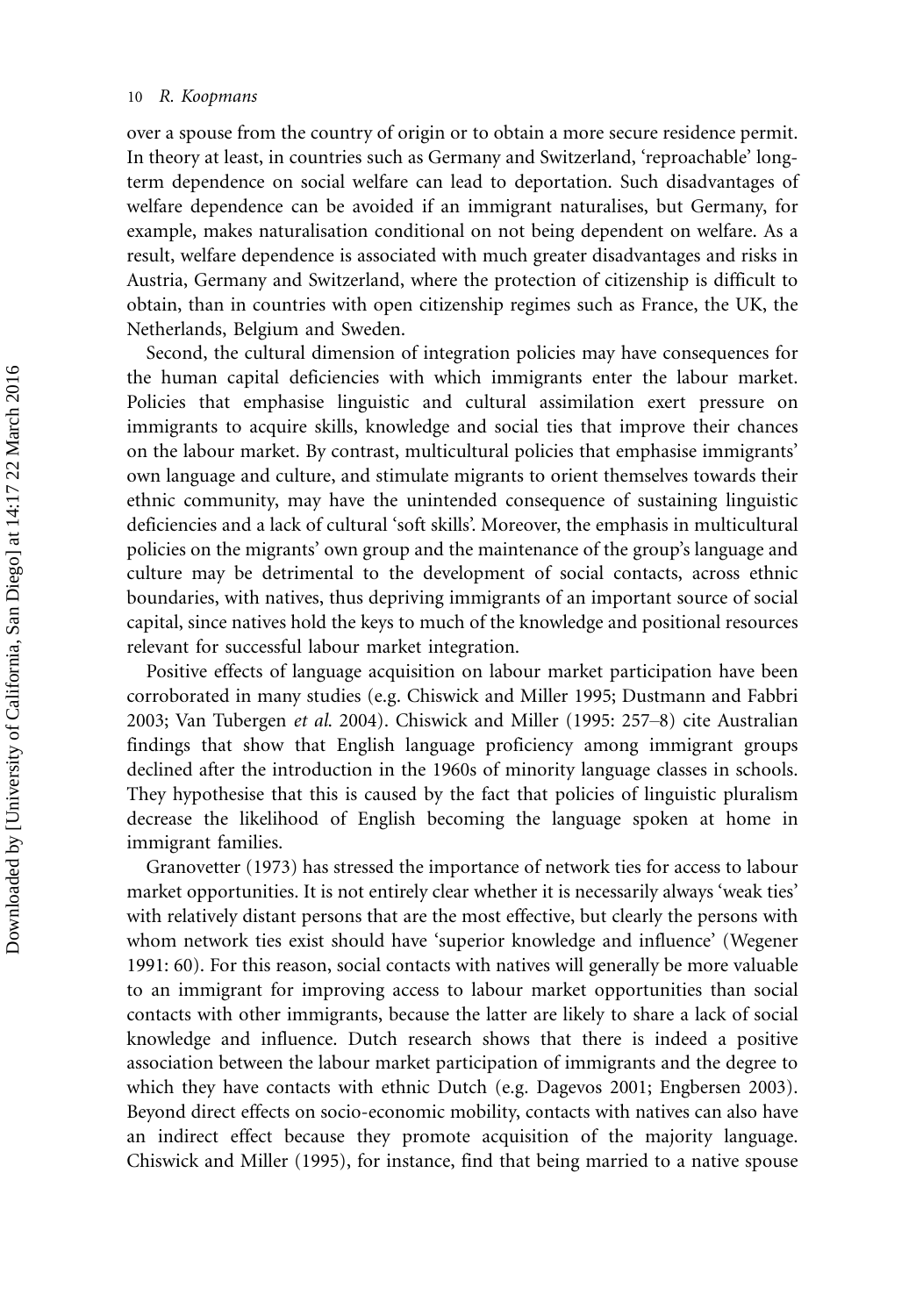and living in an area with a low concentration of co-ethnics are strong predictors of majority language proficiency. The negative effect on language acquisition of living in an area with many co-ethnics is greatest for those immigrants who are less-educated, and who therefore already run a higher risk of unemployment (Chiswick and Miller 1995: 263).

Cross-national evidence on host-language proficiency is scant, but the available evidence indicates a negative association with multicultural policies. In a comparative study, Dagevos *et al*. (2007: 45–6) show that, whereas 52 per cent of German Turks report a good command of the German language (and 19 per cent report bad or no command), only 39 per cent of Dutch Turks do so (and 28 per cent bad or no command). Ersanilli and Koopmans (2007) compared Turks in the Netherlands, Germany and France, and found that Dutch Turks use the least often-and have the most difficulty using—the host-country language and experience the least difficulty with the Turkish language. French Turks are significantly more proficient in the hostcountry language, use it more often in contacts with friends, spouses, children and parents, and experience more difficulties with Turkish than their counterparts in Germany and the Netherlands.

The same study by Ersanilli and Koopmans (2007) also provides rare crossnational evidence on the degree of social contacts between Turkish immigrants and members of the ethnic majority. Controlling for individual background variables, French Turks were the most likely to go out with ethnic French friends and to receive them as visitors at home, whereas German Turks were more likely to have contacts with German ethnics at work. Taking work and private contacts together, Dutch Turks have the least access to interethnic social capital. As we will see below, evidence on spatial segregation corroborates this finding of a relatively low degree of social contact between immigrants and natives in the Netherlands, and a greater degree of social integration in France and Germany.

#### Cross-National Differences in the Composition of the Immigrant Population

Given the important differences in degrees of integration among immigrants from varying countries of origin (Van Tubergen 2004), aggregate data on labour market participation, segregation and crime may be influenced by composition effects. Some authors have suggested that the comparatively weak socio-economic integration of immigrants in the Netherlands results from the fact that the country has taken up more—and less-educated—immigrants than other European countries (Böcker and Thränhardt 2003; Doomernik 1998). If this were correct, cross-national differences could simply be due to the different compositions of the immigrant population in various countries, and would have little to do with integration policies and welfarestate regimes.

However, this explanation for Dutch integration outcomes does not seem to be valid, nor does it fit the more general pattern of cross-national differences that we will encounter below, in which Sweden and Belgium share comparatively low labour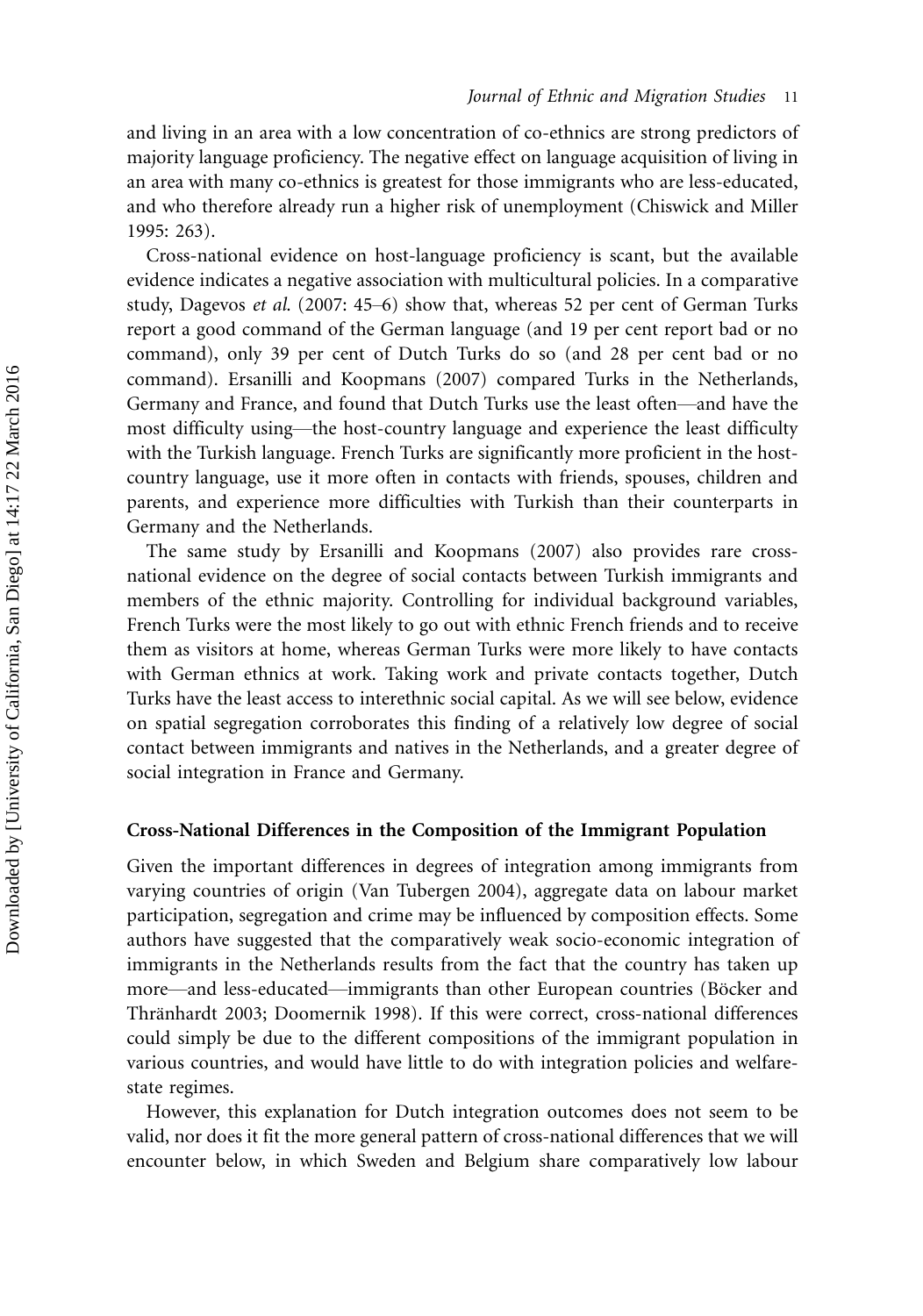market participation, and high residential segregation and immigrant crime rates with the Netherlands. The statistical compendium on stocks and flows of immigrants compiled by Lederer (1997) shows that, over the period 1960-94, the Netherlands had a higher *per capita* net immigration rate than Belgium, France or the UK, but a lower rate than Sweden, Austria, Germany and Switzerland. Nor do the available statistical data suggest that the Netherlands has taken up more lower-educated immigrants. Van Suntum and Schlotböller (2002) present comparative data on the gap in the education levels of non-Western immigrants compared to the native population and show that immigrants to the Netherlands lag further behind the native population than their counterparts in Great Britain and Sweden but do not lag as far behind the native population as immigrants in Germany, France, Belgium and Austria.

Nevertheless, where possible, my analyses will control for variation in the composition of the immigrant population. Labour market data will refer only to immigrants from non-EU countries, thus controlling for the fact that, in some countries (such as Switzerland), a relatively large proportion of immigrants originates in EU countries, whereas in others (such as the Netherlands), a relatively large percentage comes from outside the EU. In addition, for a few countries, comparative data on labour market participation that focus on specific ethnic groups are available. Comparative data on spatial segregation are available separately for a number of ethnic groups such as Turks and Moroccans. Only the incarceration data unfortunately allow no disaggregation to specific countries or regions of origin.

### The Labour Market Integration of Immigrants Cross-Nationally Compared

From the arguments and evidence on integration policies and welfare-state regimes discussed above, we can derive the following hypotheses:

- H1: The labour market participation of immigrants (relative to the native population) will be lower in relatively generous welfare states of the 'socialdemocratic' type (Sweden), higher in countries with 'liberal' welfare states (UK), and intermediate in countries that have 'conservative' welfare states (Germany, France, Switzerland, Austria, Belgium, the Netherlands).
- H2: The labour market participation of immigrants will be higher in countries where equal citizenship rights are difficult to acquire (Austria, Switzerland, Germany), lower where individual citizenship rights are easy to acquire and pressures towards cultural assimilation are low (UK, Sweden, Netherlands, Belgium-Flanders), and intermediate where individual rights are easily accessible but cultural assimilation pressures are high (France, Belgium-Wallonia).

#### Combining Hypotheses 1 and 2 leads to:

H3: Welfare regimes and integration policies interact multiplicatively: countries that have either limited welfare states with a low provision level (UK) or exclusive integration policies that make immigrants' rights dependent on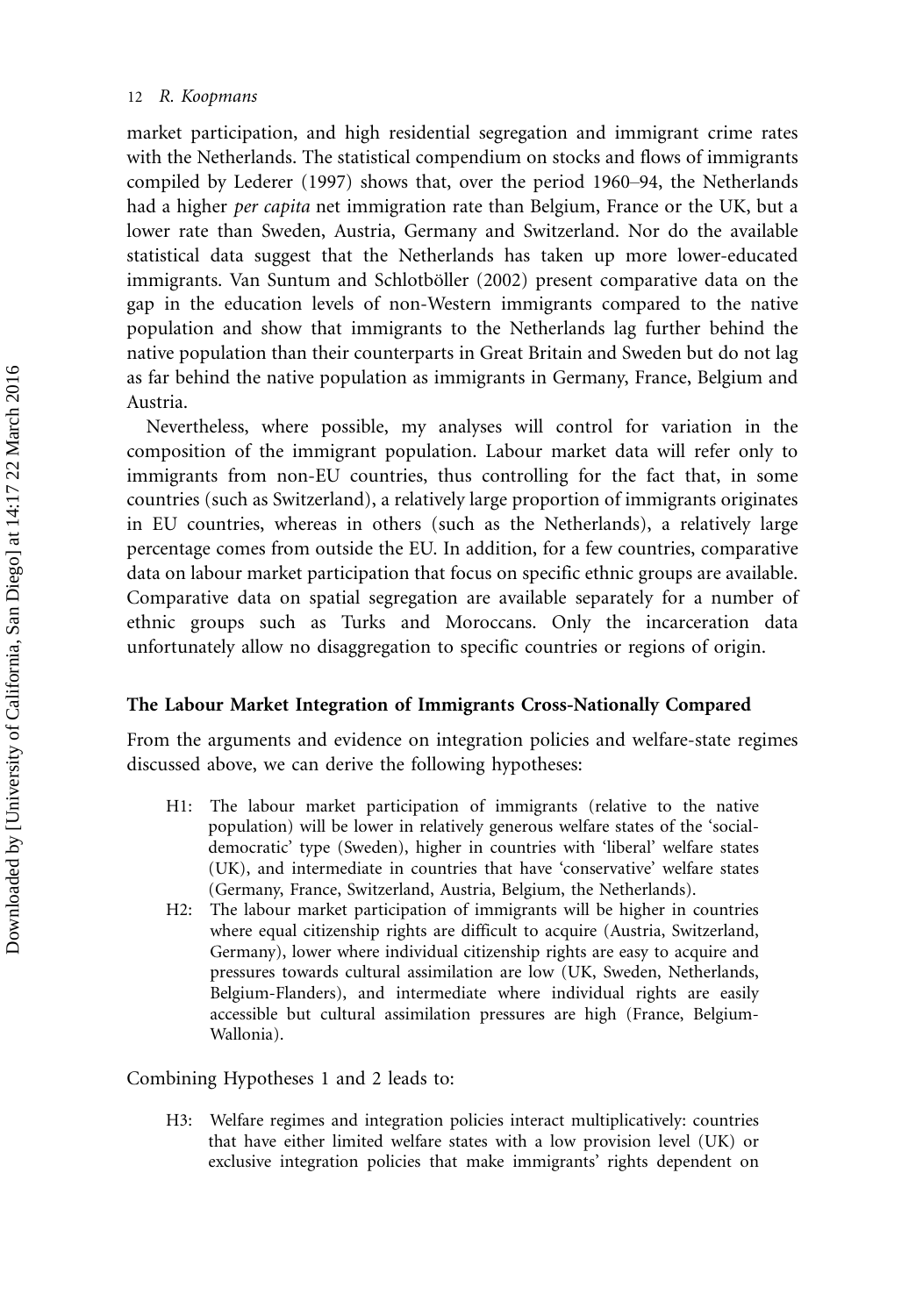cultural assimilation and avoidance of welfare dependence (Austria, Switzerland, Germany) will have a relatively high labour market participation of immigrants. Conversely, countries that have comparatively generous welfare states and multicultural integration policies (Sweden, Netherlands, Belgium-Flanders) will have a relatively low labour market participation of immigrants. Countries that combine a comparatively generous welfare state with integration policies that are individually inclusive but culturally assimilationist will have intermediate levels of immigrant labour market participation (France, Belgium-Wallonia).

Hypotheses 2 and 3 run counter to the policy philosophy of multiculturalism, which assumes that immigrants will integrate better, the easier and the quicker they can obtain formal equality, and the more they can retain and develop their own cultural identities and practices. On the basis of this assumption we would predict the exact opposite of the above hypotheses, namely relatively high immigrant labour market participation in the Netherlands and Sweden, and low participation rates in Germany and Austria, where immigrants face stronger barriers to formal equality, or in France, where there is little space for the recognition of cultural differences.

Table 3 shows data on the labour market participation of the population between 15 and 64 years of age (i.e. the percentage of persons in that category who are gainfully employed), comparing natives and persons born in non-EU-15 countries. Because absolute levels of net labour market participation depend on the state of the economy and the nature of a country's system of social security, the most adequate measure for comparison is the relative rate of labour market participation of the non-EU foreign-born compared to the native-born, presented in the last column of the table. There is only one country—Austria—where there is almost no difference between the labour market participation of the two groups. Germany, Switzerland and Great Britain also perform relatively well, as do, to a lesser extent, France and Wallonia. The Netherlands, Sweden and Belgian Flanders have the lowest rates of

|                                                  | Native-born | Born non-EU-<br>15 country | Relative employment level of persons<br>born in non-EU-15 country |
|--------------------------------------------------|-------------|----------------------------|-------------------------------------------------------------------|
| Austria                                          | 68.1        | 66.6                       | 0.98                                                              |
|                                                  | 68.5        | 59.4                       | 0.87                                                              |
| Germany <sup>a</sup><br>Switzerland <sup>b</sup> | 79.5        | 68.5                       | 0.86                                                              |
| United Kingdom                                   | 72.0        | 60.3                       | 0.84                                                              |
| France                                           | 63.5        | 52.5                       | 0.83                                                              |
| Belgium - Wallonia                               | 56.4        | 45.1                       | 0.80                                                              |
| Netherlands                                      | 75.1        | 57.8                       | 0.77                                                              |
| Sweden                                           | 75.1        | 54.4                       | 0.72                                                              |
| Belgium - Flanders                               | 64.4        | 45.3                       | 0.70                                                              |

Table 3. Net labour market participation (employment) according to country of birth, per cent of the population aged 15-64 years, averages 1999-2004

Source: Eurostat (1999, 2000), Labour Force Survey, own calculations; for Germany: Socio-Economic Panel, own calculations. Data for second quarters 1999-2004.

Notes: <sup>a</sup>Data for Germany: annual averages 1999–2004; <sup>b</sup>Data for Switzerland: second quarters 2003–04.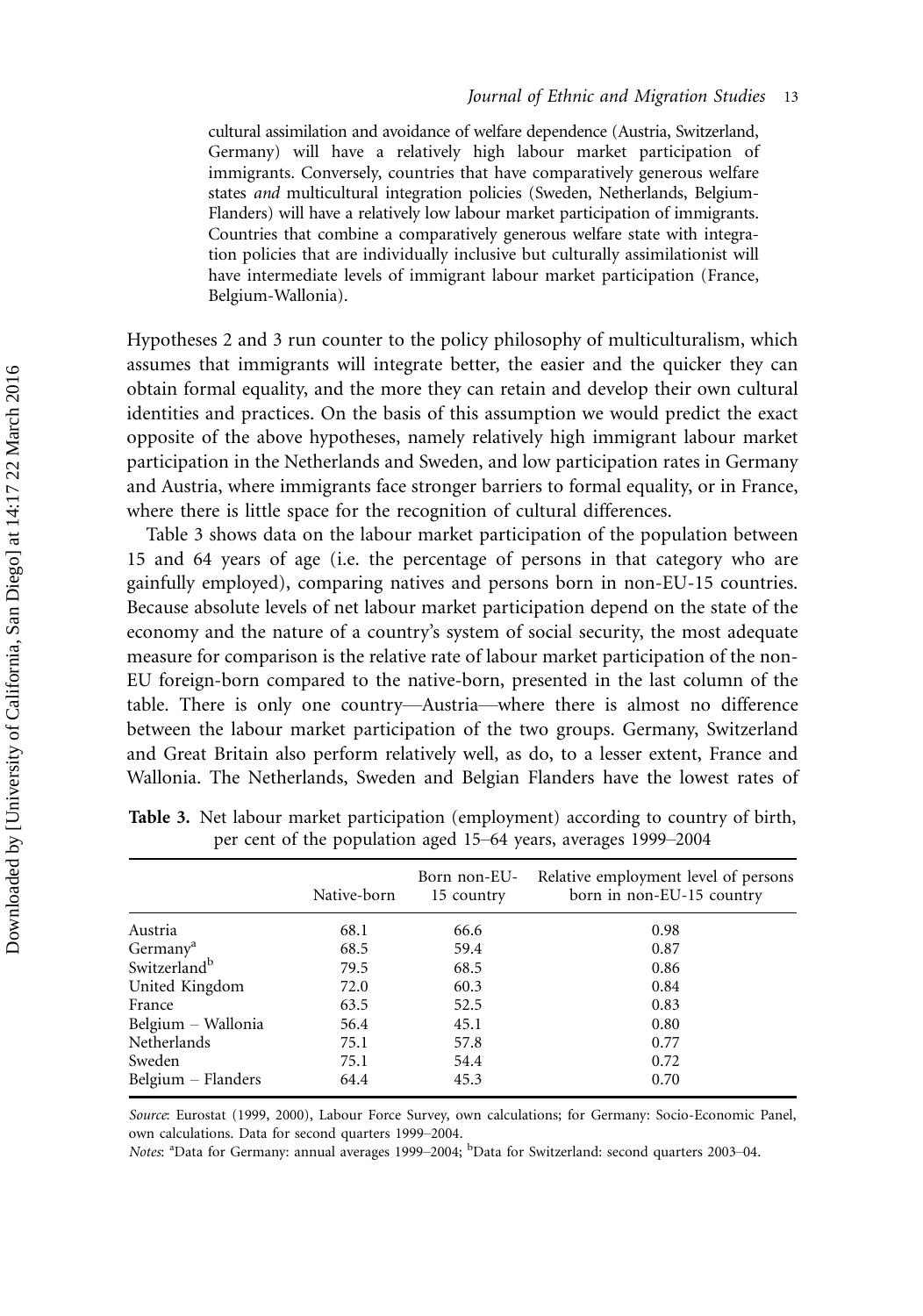non-EU immigrant participation on the labour market. The rank ordering of countries is virtually the same when we consider men and women separately, with the exception that Sweden and the Netherlands switch positions regarding male immigrants.

Although we limit the comparison to immigrants from non-EU-15 countries, it is still possible that the cross-national differences can be attributed in whole or in part to different compositions of the population of non-EU immigrants. However, some controlled comparisons for specific immigrant groups are available which do not suggest that composition effects play an important role in explaining the crossnational differences that we find in Table 3. In a study comparing immigrants from the former Yugoslavia in Sweden and Austria, Kogan (2003: 607) finds that, in Austria, ex-Yugoslavs were more likely to be active in the labour force than native Austrians (84 per cent against 72 per cent) whereas, in Sweden, ex-Yugoslavs were much less likely to be active in the labour market than native Swedes (54 per cent against 85 per cent). Euwals et al. (2006: 30) have undertaken a similar comparison of Turkish immigrants in Germany and the Netherlands, in which they use the Blinder- Oaxaca decomposition method to compute differences between natives and Turkish immigrants that are standardised for the impact of age and the level of education. In both countries, the standardised employment rate of Turkish immigrants is lower than that of natives. However, the gap between native and Turkish labour market participation is much larger in the Netherlands (21 per cent for men and 20 per cent for women) than in Germany (6 per cent for men and 7 per cent for women).

If we return to the hypotheses that we formulated at the beginning of this section, we can conclude that they are largely confirmed by the comparative data. In line with Hypothesis 1, the UK, with its liberal welfare regime, shows a relatively good labour market integration of non-EU immigrants, whereas the Swedish social-democratic welfare state is associated with relatively poor levels. However, the welfare-state perspective does not explain why Austria, Germany and Switzerland have even higher rates than the UK, and why the Netherlands and Flanders perform as poorly as Sweden. Moreover, the welfare-state perspective does not explain why Wallonia does better than Flanders, because the welfare-state regime is—unlike important aspects of integration policies—uniform across Belgium.

These deviations are well-explained by the second hypothesis, which claims that the labour market participation of immigrants will be inversely related to the ease with which they can obtain formal equality and the absence of strong pressures towards cultural assimilation. In turn, the integration policy perspective is faced with the deviation of the UK, which grants immigrants a relatively high degree of equality and recognition of cultural differences, but still achieves a relatively high level of labour market integration. The combined Hypothesis 3 therefore best captures the results: countries that either have a limited welfare state or a restrictive and assimilationist integration regime display the highest level of immigrant labour market participation. By contrast, countries that combine a generous welfare state with easy access to equal citizenship rights and limited assimilation pressures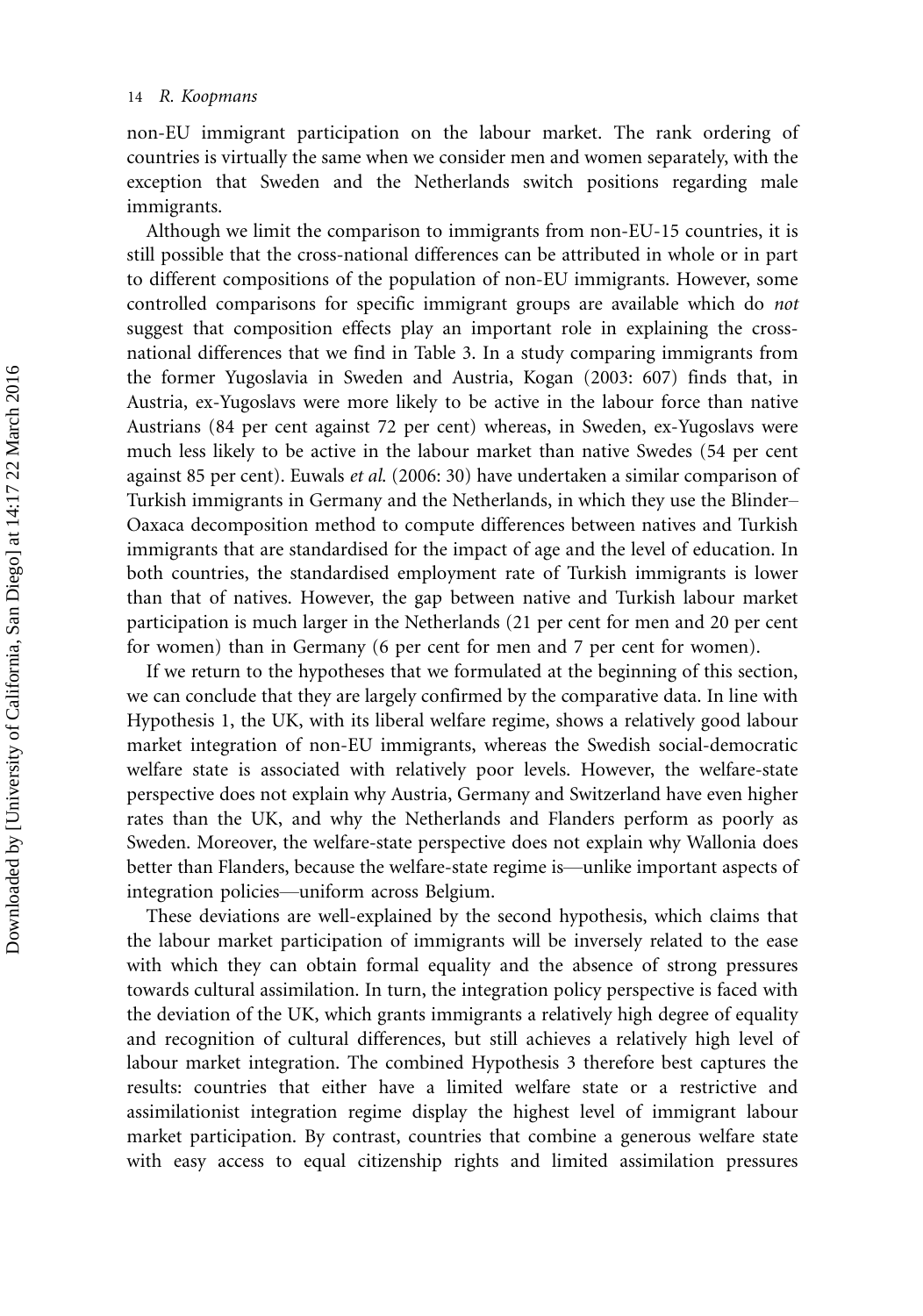(Sweden, the Netherlands and Belgian Flanders) show the poorest labour market integration of immigrants.

# Residential Segregation Cross-Nationally Compared

When we consider residential segregation, it is less obvious to expect an effect of welfare-state regimes. On the one hand, strong welfare states reduce income inequality, which may increase the opportunities of immigrants on the housing market. On the other hand, we have seen that immigrants tend to be more often economically inactive in strong welfare states, which may again reduce their opportunities on the housing market, because it makes them dependent on cheap or subsidised housing that tends to be concentrated in certain neighbourhoods.

A more-clear-cut expectation can be formulated regarding the effect of integration policies. Segregation is not just determined by financial opportunities, but also by cultural preferences for living among people of the same ethnicity or religion, both among immigrant minorities and among the native majority. Although the voluntary self-segregation of immigrants may play a role, generally the preferences of the majority will have a stronger impact on segregation patterns. Members of the majority have more opportunities to choose where to live, because of higher disposable income, better knowledge of the housing market and in some cases—such as the Netherlands—because housing distribution systems privilege those with longer periods of local residence. My hypothesis is that preferences for living among coethnics for both immigrants and the majority population will be enhanced by integration policies that de-emphasise assimilation and that encourage immigrants to maintain their own cultural practices. Policies of cultural difference can contribute to the estrangement of the majority population from minorities because of linguistic communication problems and divergent cultural practices, which make natives feel less 'at home' in neighbourhoods where many immigrants come to live (Sniderman and Hagendoorn 2007). The guiding hypothesis for this section therefore is:

H4: The residential segregation of immigrants will be more pronounced in countries with multicultural integration policies such as the Netherlands, Sweden, the UK and Belgium, and less pronounced in countries that put more emphasis on the assimilation of immigrants to the majority culture-Austria, Germany, France and Switzerland.

Residential segregation is difficult to compare cross-nationally. In addition to the usual problem of variation in the composition of immigrant populations, segregation data are sensitive to the size of the spatial units (wards, districts etc.) that are used to compute indices (Musterd 2005; Musterd and de Winter 1998). However, this problem is manageable, as data for some cities are available for different spatial levels of aggregation, showing that the choice of the unit of analysis has only a small effect on the resulting segregation indices.<sup>13</sup>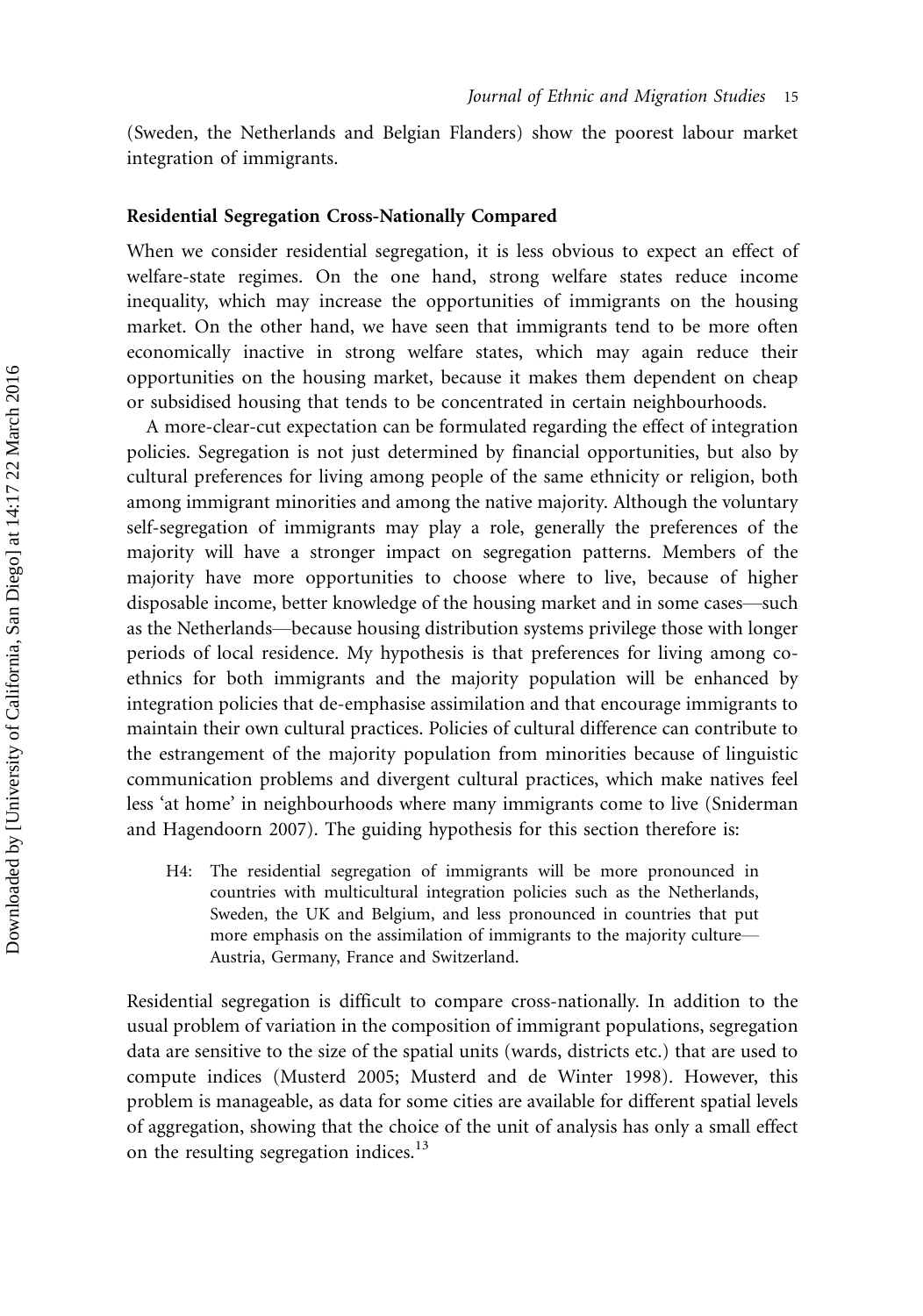#### 16 R. Koopmans

Table 4 presents data for a range of ethnic groups in cities in the eight countries discussed in this paper. The results make two things clear. First, that there are important differences across ethnic groups. In both the UK and the Netherlands, levels of segregation are much higher for groups with a Muslim background than for Caribbean blacks (Surinamese in the Netherlands). In Stockholm (see Murdie and Borgegard 1998: 1879) we find similar differences between Muslim groups such as Turks, Somalis and Iranians on the one hand, and European immigrants (not

| City            | Immigrant group         | <b>SI</b> |
|-----------------|-------------------------|-----------|
| Antwerp         | North Africans          | 70        |
| Bradford        | Bangladeshis            | 70        |
| Birmingham      | Bangladeshis            | $68 - 79$ |
| Birmingham      | Pakistanis              | 66        |
| London          | Bangladeshis            | $63 - 75$ |
| Stockholm       | Turks                   | 60        |
| Bradford        | Pakistanis              | 60        |
| <b>Brussels</b> | Moroccans               | 59        |
| Stockholm       | Iranians                | 57        |
| Stockholm       | Somalis                 | 56        |
| The Hague       | Turks                   | 53        |
| The Hague       | Minorities              | 52        |
| Rotterdam       | Turks                   | 50        |
| London          | Pakistanis              | 49        |
| The Hague       | Moroccans               | 48        |
| London          | <b>Black Caribbeans</b> | 45        |
| Birmingham      | <b>Black Caribbeans</b> | 42        |
| Rotterdam       | Minorities              | 42        |
| Amsterdam       | Moroccans               | 42        |
| Amsterdam       | Turks                   | $40 - 45$ |
| The Hague       | Surinamese              | 39        |
| Amsterdam       | Surinamese              | 34        |
| Zurich          | Turks*                  | 34        |
| Amsterdam       | Minorities              | 33        |
| Ile de France   | Moroccans*              | 33        |
| Ile de France   | Algerians*              | 32        |
| Düsseldorf      | Turks                   | 30        |
| Vienna          | Foreigners              | 30        |
| Düsseldorf      | Moroccans               | 28        |
| Frankfurt       | Moroccans               | 27        |
| Bern            | Muslims                 | 27        |
| Rotterdam       | Surinamese              | 26        |
| Lille           | Non-French              | 25        |
| Paris           | Algerians               | 23        |
| Frankfurt       | Turks                   | 19        |
| Munich          | Foreigners              | 12        |

|                 | <b>Table 4.</b> Segregation indices $(0-100)$ of various immigrants groups in selected |  |  |  |  |  |  |
|-----------------|----------------------------------------------------------------------------------------|--|--|--|--|--|--|
| European cities |                                                                                        |  |  |  |  |  |  |

Sources: Gächter (2005; Bern); Heye and Leuthold (2004; Zurich); Murdie and Borgegard (1998; Stockholm, Turks and Somalis); Préteceille (2006; Ile de France); all other data from Musterd (2005). All figures refer to segregation indices except those indicated \* which refer to dissimilarity indices between the respective group and natives.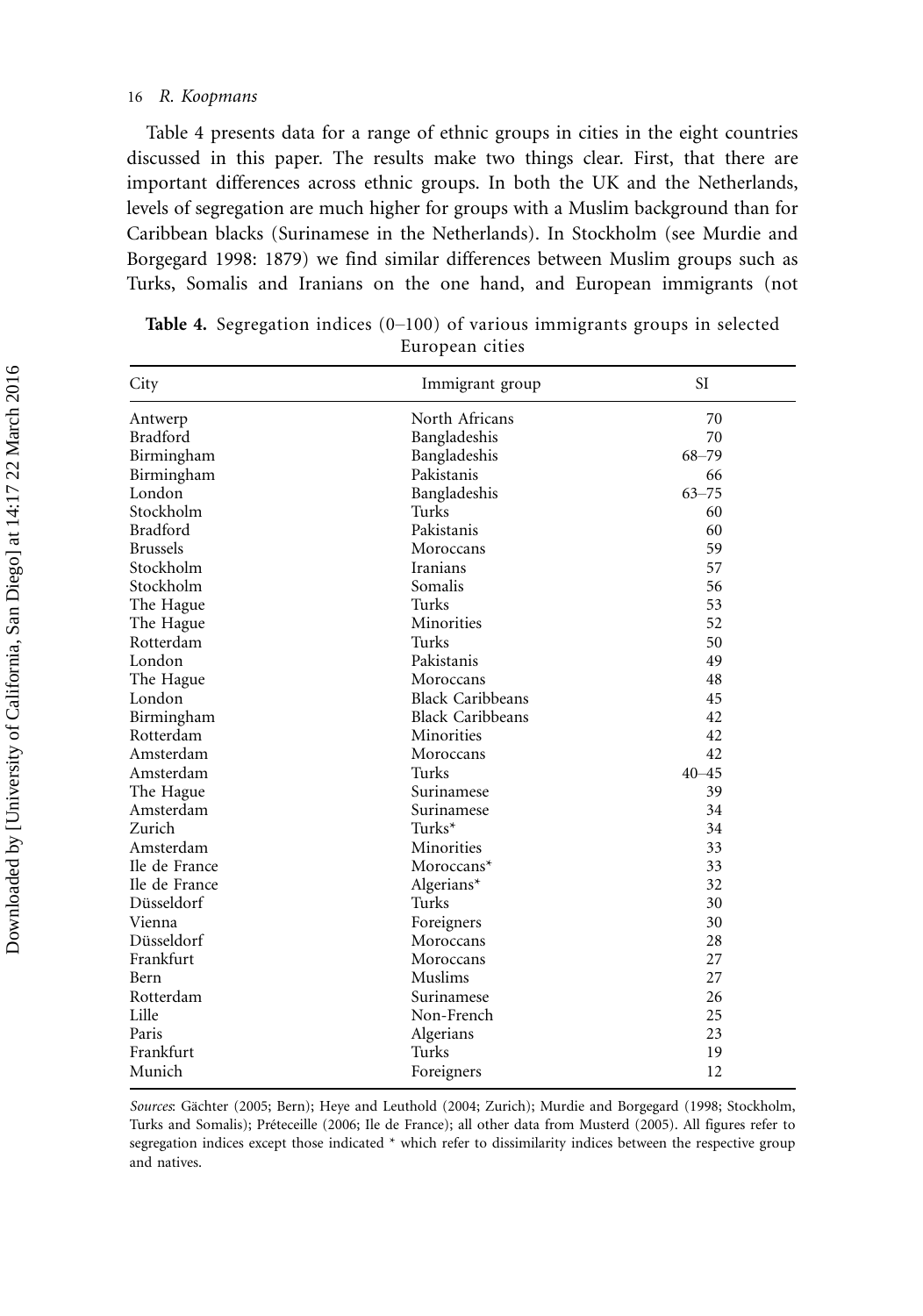presented in the table) such as Poles (segregation index 20) or Yugoslavs (31) on the other. In Paris, we find similarly that Algerians live more segregated lives than the Portuguese (segregation index 12; see Musterd 2005: 334). These group differences confirm the above argument that segregation is related to the degree of cultural difference. As a result of a combination of self-segregation and avoidance by the majority, the more culturally distinct Muslim groups live more-strongly physically segregated from the rest of the population than European immigrants or postcolonial immigrants from the Caribbean, who usually speak fluent Dutch or English and mostly have a Christian background.

Second, we observe major differences across cities and countries, even if we hold the region or country of origin of immigrant groups constant. These differences are largely in line with the expectations formulated in Hypothesis 4. Considering the Turks, we find that they have the highest rates of segregation in Stockholm and in the three Dutch cities, whereas in Zurich, Düsseldorf and Frankfurt they live more equally dispersed across the city. Another Swiss city, Bern, follows the same pattern, although here the data refer to all Muslims taken together.

Immigrants from the Maghreb (North Africans, Moroccans, Algerians) live most segregated in Antwerp and Brussels, followed by the three Dutch cities. Clearly lower levels of segregation of Maghrebians are found in Düsseldorf and Frankfurt, as well as in Paris and the peripheral region of  $\hat{I}$ le de France. The latter finding is remarkable given the impression that has arisen because of the banlieue riots of 2005 and 2006, that French urban regions are characterised by particularly high levels of ethnic segregation.

Finally, for a few cities we can compare the segregation of all minorities or foreigners taken together. These results fall into the same pattern as those for Turks and Maghrebians. Levels of segregation are highest in the three Dutch cities, somewhat lower in Vienna, and clearly lower in Lille and Munich. For the UK, the only direct comparison that can be made is for Caribbeans with the Netherlands, which shows higher levels of segregation in British than in Dutch cities. Comparing the British figures for Pakistanis and Bangladeshis to the Muslim groups in other countries confirms that British cities are strongly segregated, at or above the levels of Antwerp, Brussels and Stockholm.

We can conclude from this section that there indeed seems to be a connection between multicultural integration policies and social segregation, as suggested by the high levels of residential segregation found in Belgium, Sweden, the Netherlands and the UK. In contrast, countries that have put more emphasis on assimilation show more moderate levels of residential segregation. In Sweden, Belgium and the Netherlands, high levels of spatial segregation combine with low labour market participation whereas, in the UK, high levels of ethnic segregation co-exist with a relatively high rate of labour market participation. Nevertheless, those groups that are the most strongly segregated in the UK—Pakistanis and Bangladeshis—are also the ones that have the lowest labour market participation (Modood et al. 1997). This suggests that the link between low labour market participation and segregation also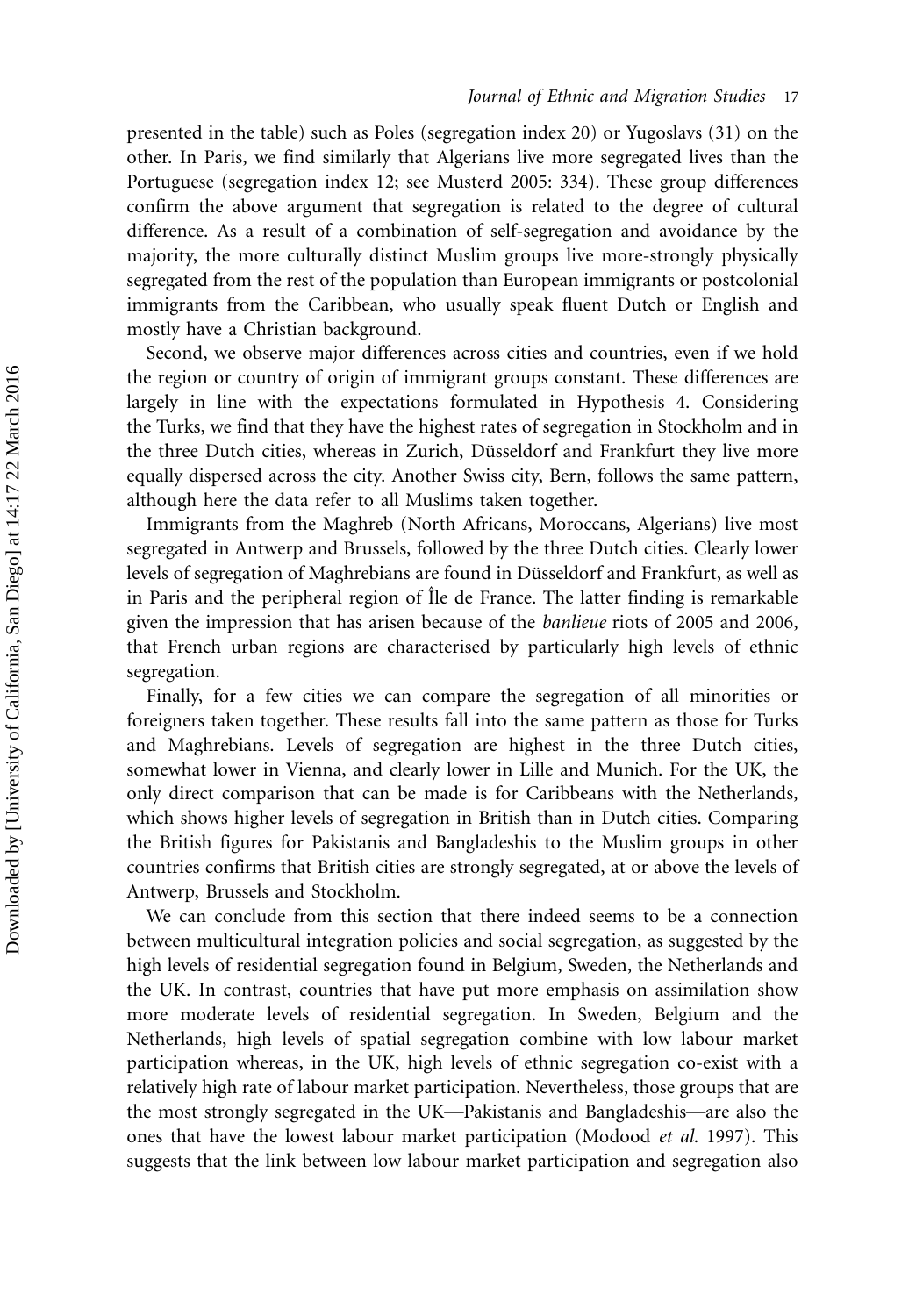exists in the UK, but that it occurs at a higher overall level of labour market participation due to the country's less-generous welfare state.

# Crime Levels Cross-Nationally Compared: Immigrants' Share of the Prison Population

If there is one aspect of integration that can be misused for mobilising ethnic hatred, it is immigrants' real or alleged association with crime. There are several reasons why many immigrant groups across Europe display higher crime levels than the population average. Immigrants are disproportionately often unemployed and poor and they have a much younger population structure than the rest of the population. These are well-known risk factors for criminal behaviour. Part of the overrepresentation of immigrants among those convicted for crimes may, in addition, be due to discriminatory tendencies among the police or the judiciary.

The point that I want to make, therefore, is not that immigrants are more likely to be criminals than other citizens. What interests me here is to what extent there are cross-national differences in the rate of overrepresentation of immigrants among the prison population. Because the chances of getting involved in criminal behaviour are strongly linked to a person's socio-economic position, my hypothesis is:

H5: Countries with low labour market participation of immigrants will also be those where immigrants are more strongly overrepresented among the prison population.

Table 5 shows the share of foreigners in the prison population relative to the share of foreign citizens in the whole population of a country. Unfortunately, no crossnational incarceration data are available on the basis of ethnicity or country of birth. However, Table 5 includes alternative statistical indicators for two countries, based on the foreign-born prison population in the Netherlands, and on racial minorities in the UK, measures which, although they strongly influence absolute incarceration rates (first column, Table 5), do not strongly affect the measure that interests us here, namely the degree of overrepresentation of immigrants in the prison population (third column).

The variation across the countries is stark. Overrepresentation of inmates from an immigrant background is by far the strongest in the Netherlands, where their share in the prison population is, depending on the statistical basis chosen, six to eight times as high as in the general population. In the UK, in contrast, foreigners and racial minorities are only two to three times more likely to be in prison. The cross-country differences in Table 5 are very similar to those we found for labour market participation. Next to the Netherlands, Sweden and Belgium also perform badly on both counts, whereas the overrepresentation of immigrants in German and Austrian and, to a lesser extent Swiss, prisons is comparatively limited.<sup>14</sup> France is situated in the middle on both counts.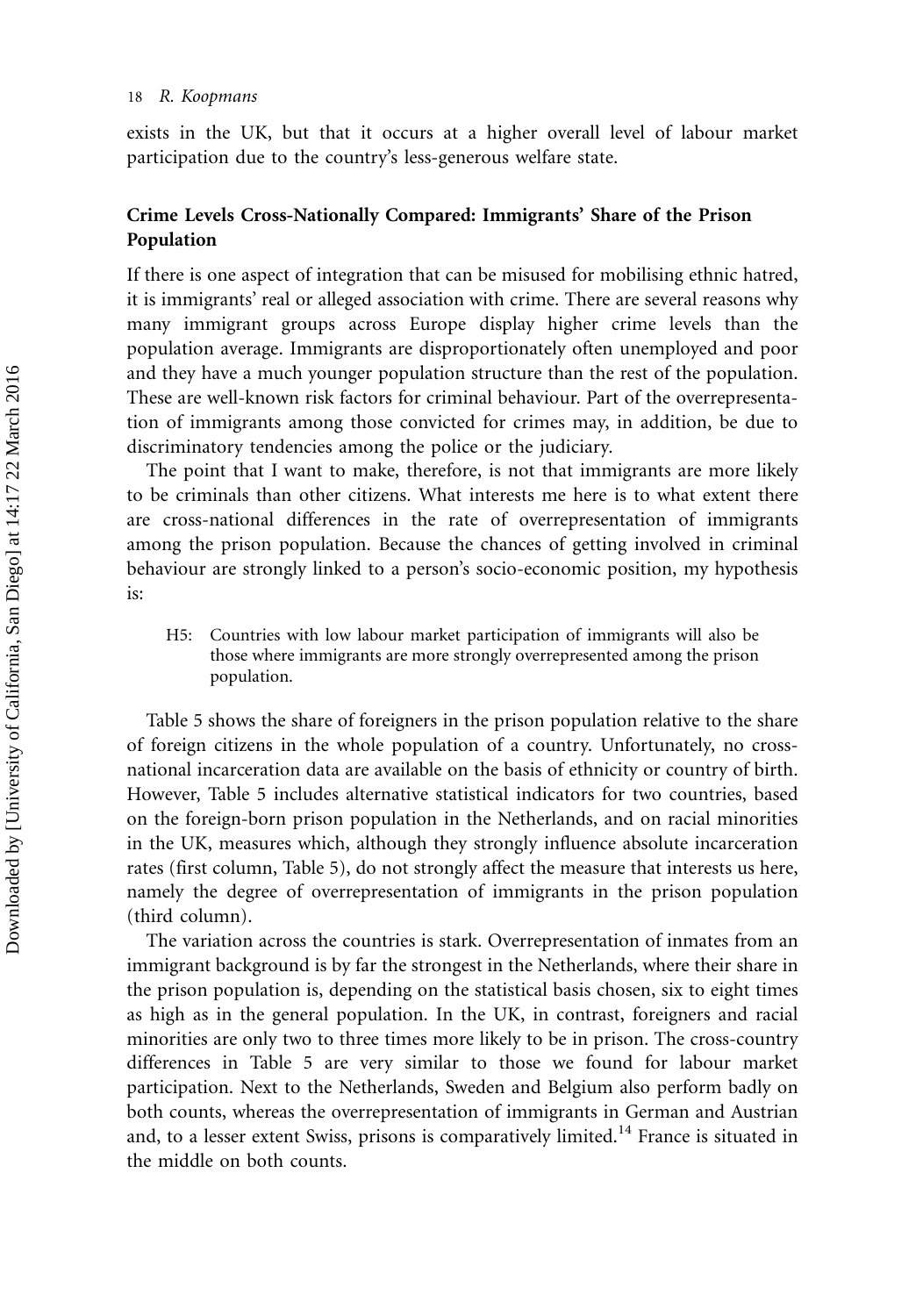|                                          | Foreigners as % of<br>prison population | Foreigners as % of<br>general population | Degree of overrepresentation<br>of foreigners | Prison population rate per<br>100,000 inhabitants (2004) |
|------------------------------------------|-----------------------------------------|------------------------------------------|-----------------------------------------------|----------------------------------------------------------|
| Netherlands                              | 33.2                                    | 4.2                                      | 7.9                                           | 123                                                      |
| Netherlands (foreign-born, 2002)         | 53.0                                    | 9.5                                      | 5.6                                           | 123                                                      |
| Sweden                                   | 27.2                                    | 5.4                                      | 5.0                                           | 81                                                       |
| Belgium                                  | 40.9                                    | 8.3                                      | 4.9                                           | 88                                                       |
| France                                   | 21.4                                    | 5.6                                      | 3.8                                           | 91                                                       |
| Switzerland                              | 70.5                                    | 19.1                                     | 3.7                                           | 81                                                       |
| Austria                                  | 33.0                                    | 9.4                                      | 3.5                                           | 110                                                      |
| Germany                                  | 29.9                                    | 8.8                                      | 3.4                                           | 98                                                       |
| England and Wales                        | 12.2                                    | 3.9                                      | 3.1                                           | 141                                                      |
| United Kingdom (racial minorities, 2000) | 18.0                                    | 7.5                                      | 2.4                                           | 141                                                      |

Table 5. Share of foreign persons in the prison population, <sup>2002</sup>-04

Sources: International Centre for Prison Studies; Home Office (racial minorities UK); Dienst Justitiële Inrichtingen (foreign-born NL); OECD figures on foreign population (see [http://www.kcl.ac.uk/depsta/law/research/icps/worldbrief/](http://www.migrationinformation.org/), accessed <sup>23</sup> July 2009).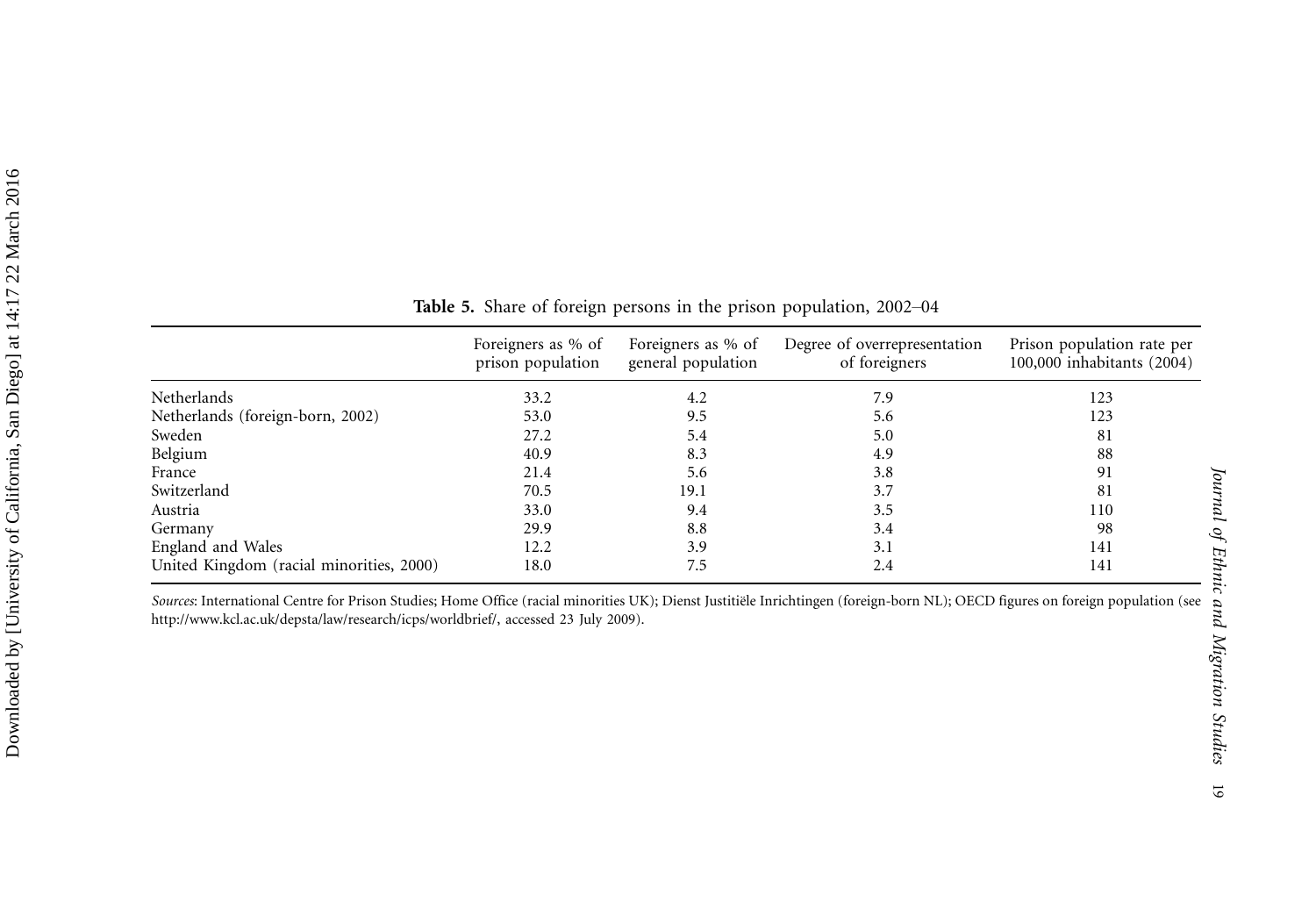#### 20 R. Koopmans

One might alternatively argue that a strong overrepresentation of immigrants in prisons is not so much caused by variation in the levels of involvement of immigrants in crime as by differences in the general level of incarceration across countries. A similar level of immigrant incarceration might then lead to strong overrepresentation in countries with a generally low incarceration rate. Conversely, one can argue that tough crime policies characterised by high incarceration rates disproportionately affect immigrants, and that immigrant overrepresentation in the prison population will therefore be higher where general incarceration rates are high. As the final column of Table 5 shows, neither of these alternative explanations is valid as there is no correlation whatsoever between the general incarceration rate of the population and the degree to which immigrants are overrepresented.

### Conclusions

The experiences of the North-West European immigration countries considered in this paper can be seen as a natural experiment on the integration of immigrant newcomers and the management of cultural diversity. These were all relatively ethnically homogenous countries that turned into immigration countries at roughly the same time in the 1950s and 1960s. With the exception of Britain—where postcolonial immigrants from the Caribbean and South Asia predominated-all recruited a large part of their immigrant populations from Mediterranean countries, including the Muslim countries of the Maghreb and Turkey.

The policies that countries developed to incorporate these immigrants were, in the initial guestworker days, quite similar, but started to diverge once it became clear that immigration had become a permanent phenomenon. Countries with a more ethnic tradition of citizenship-Germany, Austria and Switzerland-chose to retain high barriers to migrants becoming full citizens and made residence rights dependent on performance in the labour market and the absence of a criminal record. Moreover, these countries made few concessions to immigrants' cultural specificity. The Netherlands and Sweden chose the opposite direction and argued that integration could best be achieved by granting immigrants easy access to full citizenship rights, security of residence—even in the case of welfare dependence or conviction for crimes—and state support and protection for their languages, cultures and ethnic organisations and institutions. France followed a combination of individual equality and reluctance to recognise and promote cultural group differences.

Now, several decades after these policies were put into place, we can see how these different treatments have affected the outcomes of integration in a variety of domains such as the labour market, segregation and crime. The Netherlands plays a crucial role in this natural experiment, because the country implemented the prescripts of multiculturalism as a philosophy of integration (Favell 1998) to an extent that probably no other European country has. If we take the results of Dutch integration policies as a test case for whether state-sponsored multiculturalism is a successful recipe for the integration of immigrants, the conclusion is quite sobering. On the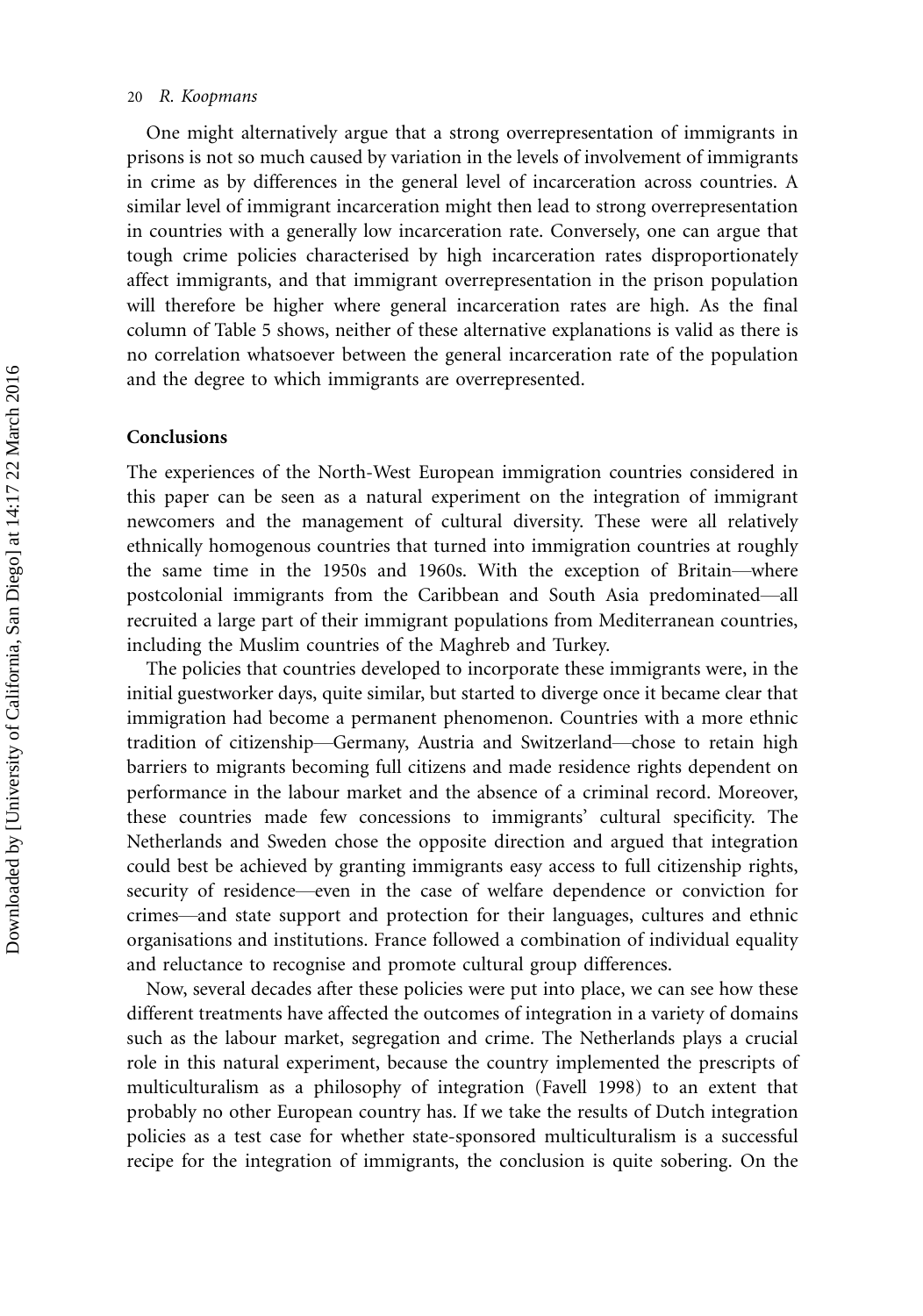basis of the multicultural philosophy, the Netherlands should have been comparatively successful in solving problems of integration and combating exclusion and segregation—quite the contrary, however: the Netherlands are faced with low labour market participation, strong segregation and comparatively high levels of crime among immigrants. The Netherlands shares these disappointing integration outcomes with two countries that have followed a similar integration philosophy, Sweden and (particularly the Flemish part of) Belgium. By contrast, Austria, Germany and Switzerland—which should, according to the assumptions of the multicultural integration philosophy, face particularly acute integration problems\* actually perform better, whether we look at labour market participation, segregation levels or incarceration rates.

I have emphasised that it is important to consider the interaction between multicultural integration policies and the welfare state. In countries with a limited welfare state such as the UK and the classical immigration countries, immigrants are, by and large, forced by the discipline of the market to make it on their own. Although a few may survive in ethnic niches, most immigrants will have to acquire the linguistic and cultural skills that are necessary to earn a living. However, in the Netherlands, Sweden and Belgium, immigrants were able to survive on welfare support without making such adjustments. The less-tolerant reactions to immigrants in European welfare states must also be seen in this context. In the absence of a strong welfare state, immigration tends to be economically advantageous to most people, because it makes services and products available at a lower cost. But given the welfarestate dependency that multicultural policies have brought about in the Netherlands, Sweden and Belgium, immigrants are not necessarily an economic enrichment (see, for the Netherlands, Ederveen et al. 2004; Lakeman 1999; Van Dalen 2001).

Why did other European countries do better? The United Kingdom showed favourable outcomes regarding the labour market and crime levels, but it has very high levels of residential segregation. The fact that native Britons, and especially Muslim immigrants, often live largely separate lives has, in recent years, become an issue of controversial debate in Britain, which started with the Community Cohesion Report (Home Office 2001) that evaluated the causes of ethnic riots in Northern English cities with a high concentration of Muslims in the summer of 2001. Since then, home-grown terrorist cells that originated in such segregated communities have added further fuel to these debates. Nonetheless, the UK can be seen as a country that has implemented multicultural policies—albeit of a more limited nature than the Netherlands—without producing negative socio-economic integration outcomes, with the notable exception of residential segregation. The reason I advance is that the UK has a less-generous welfare state than Continental North-West European countries, with more emphasis on self-reliance and more opportunities for lowwage employment. An additional explanation for the comparatively favourable British results may be that the British immigrant population is strongly dominated by postcolonial groups, which had pre-existing linguistic and cultural ties to the immigration country.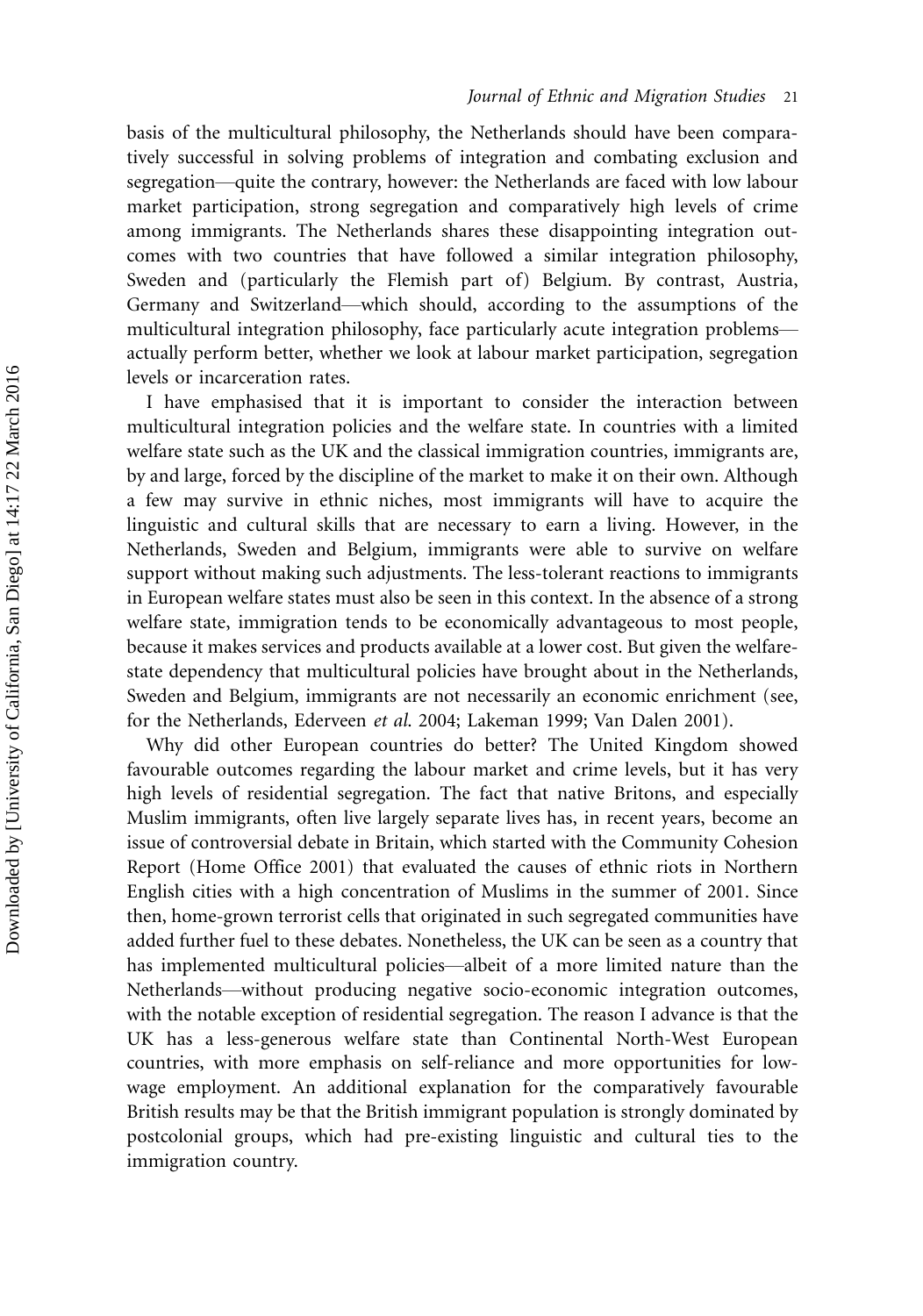The German-speaking countries have achieved their comparatively good performance along a different path. Although these countries, or at least Germany and Austria, have relatively generous and encompassing welfare states, their restrictive aliens legislation has made naturalisation and residence rights dependent on performance. Immigrants who become long-term dependent on social welfare risk expulsion; it can also be a barrier to a more secure residence status. In these countries an immigrant also risks his or her residence status or will fail to get a more secure one in the case of conviction for crimes, even relatively minor ones. In a way, these welfare states have replaced the discipline that the market exerts on immigrants in countries such as the UK or the United States with the discipline of the state. In contrast, the Dutch and Swedish approaches, which offered immigrants encompassing rights including unrestricted access to the full panoply of welfare-state benefits without demanding much in return, may have been well-intentioned but, instead of building on immigrants' ambitions and energy, have often turned them into passive welfarestate clients.

To prevent such outcomes, European countries may choose to restrict the accessibility and benefit levels of welfare and social security, and thus to become more like the UK or the US. A recent move in this direction in the Netherlands has been to abolish entitlements to social welfare for those under the age of 27. Another type of policy response that many European countries have adopted—not, coincidentally, first introduced in the Netherlands—has been an increased emphasis on linguistic and, to some extent also cultural, assimilation in the form of obligatory integration courses for both newly arriving immigrants, and those dependent on welfare. A final possible policy response would be to move in the direction of the German-speaking countries by making access to full citizenship rights dependent on performance.

I emphasise that the sobering conclusions that this paper draws about multiculturalism as an integration policy strategy only pertain to its effects on socioeconomic participation and equality. It may well be the case that multicultural policies have been successful in other regards, for instance the political participation of immigrants (Fennema and Tillie 1999). Moreover, legitimate normative reasons have been advanced (see inter alia, Carens 2000; Kymlicka 1995; Parekh 2002) to explain why state support for, and recognition of, cultural differences is valuable for its own sake. However, the data presented in this paper indicate that, in considering such policies, one should take into account—at least in the context of developed welfare states—that there are real trade-offs with the goals of socio-economic participation and equality. Normative theorists of multiculturalism have a tendency to be preoccupied almost exclusively with formal rights and recognition, but it is equally necessary and normatively important to look at the outcomes of integration policies in terms of participation, equality and segregation. If there is one thing the European experience teaches us, it is that, in dealing with the complex issues of difference and equality in immigration societies, we cannot simply assume that what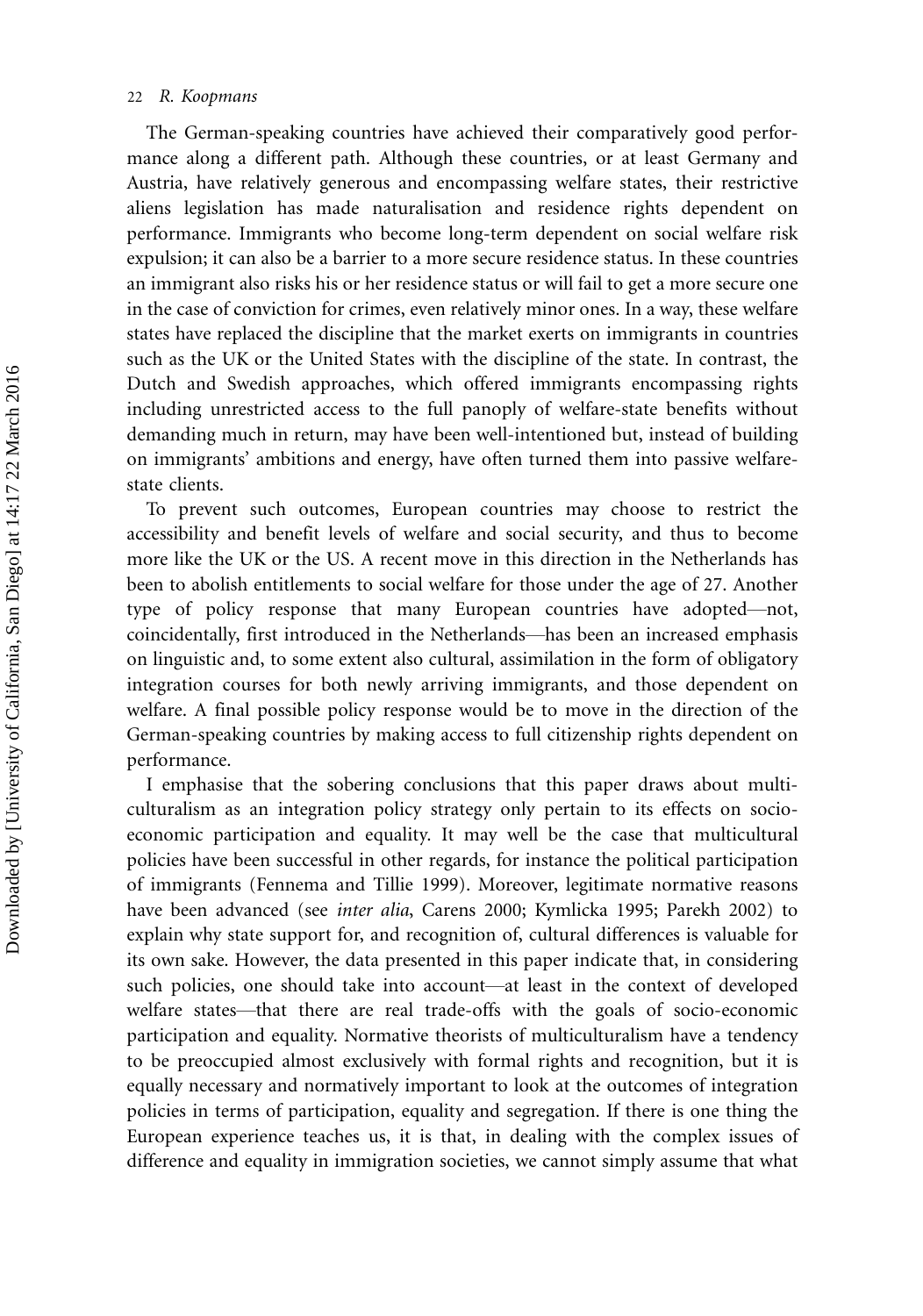is normatively preferable from a rights-focused point of view will also be practically efficient from an outcomes perspective.

#### **Notes**

- [1] Naturalisations in the Netherlands peaked in 1996, when no less than 11 per cent of the stock of foreign residents was naturalised over the course of one year. Among the eight countries compared here, the Netherlands (6.9 per cent) had, in 2002, the second-highest naturalisation rate after Sweden (7.9 per cent), and before Belgium (6.7); see [http://](http://www.migrationinformation.org/) [www.migrationinformation.org/,](http://www.migrationinformation.org/) accessed 23 July 2009.
- [2] See [http://www.elsevier.nl/web/10127090/Nieuws/Nederland/Gemeente-mag-werkloze](http://www.elsevier.nl/web/10127090/Nieuws/Nederland/Gemeente-mag-werkloze-burqadrager-niet-korten.htm)[burqadrager-niet-korten.htm](http://www.elsevier.nl/web/10127090/Nieuws/Nederland/Gemeente-mag-werkloze-burqadrager-niet-korten.htm), accessed 23 July 2009.
- [3] See [www.integrationindex.eu,](www.integrationindex.eu) accessed 23 July 2009.
- [4] See the yearly reports 'Multiculturele programmemering' of the public broadcasting organisations, e.g. [http://pics.portal.omroep.nl/upnos/ZakoiolHC\\_RAP\\_MC2004\\_21.pdf](http://pics.portal.omroep.nl/upnos/ZakoiolHC_RAP_MC2004_21.pdf), accessed 23 July 2009.
- [5] See [www.omroep.nl/nps/circuskiekeboe/,](www.omroep.nl/nps/circuskiekeboe/) accessed 23 July 2009.
- [6] See the website of MTNL [\(www.mtnl.nl\)](http://www.mtnl.nl), accessed 23 July 2009.
- [7] For the publicly funded *Etnische Minderheden bij de Overheid* programme, see Smeets (1993). For positive action in the police force, see [http://www.volkskrant.nl/binnenland/](http://www.volkskrant.nl/binnenland/article1076221.ece/Voorkeursbeleid_remt_loopbaan_blanke_politiechefs) [article1076221.ece/Voorkeursbeleid\\_remt\\_loopbaan\\_blanke\\_politiechefs](http://www.volkskrant.nl/binnenland/article1076221.ece/Voorkeursbeleid_remt_loopbaan_blanke_politiechefs), accessed 23 July 2009.
- [8] See [http://mpbundels.mindef.nl/33\\_serie/205/33\\_205\\_b110.htm](http://mpbundels.mindef.nl/33_serie/205/33_205_b110.htm), accessed 23 July 2009.
- [9] See [http://www.nwo.nl/nwohome.nsf/pages/NWOP\\_5RNBJK,](http://www.nwo.nl/nwohome.nsf/pages/NWOP_5RNBJK) accessed 23 July 2009.
- [10] See [http://www.art1.nl/artikel/1459-Wet\\_SAMEN,](http://www.art1.nl/artikel/1459-Wet_SAMEN) accesed 23 July 2009.
- [11] See [www.woonconsultancy.nl/13.html](http://www.woonconsultancy.nl/13.html) and [http://nieuws.marokko.nl/archief/moslimhuizen.](http://nieuws.marokko.nl/archief/moslimhuizen.wekken.afkeuring.html) [wekken.afkeuring.html,](http://nieuws.marokko.nl/archief/moslimhuizen.wekken.afkeuring.html) both accessed 23 July 2009.
- [12] See, for two examples, the Consultation Body for Turks at [www.iot.nl](http://www.iot.nl) and the (2004) Consultation Body for Chinese at [www.ioc-ch.nl,](http://www.ioc-ch.nl) both accessed 23 July 2009.
- [13] The figures in Table 4 for Bangladeshis in Birmingham and London are based on the ward level (about 10,000 inhabitants, the lower bound of the range) or alternatively the enumeration district level (about 500 inhabitants, the upper bound of the range) as the unit of analysis. The Amsterdam range for Turks refers to three levels of spatial aggregation, distinguishing respectively 1,216 grids (the upper bound) and 389 or 93 neighbourhoods (with identical segregation levels at the lower bound); see Musterd (2005): 333-4).
- [14] The Swiss result should be interpreted with caution. Because the share of foreigners in the Swiss population is so much higher than in the other countries (see Column 2, Table 5), the overrepresentation rate is affected by a ceiling effect.

#### References

- Ålund, A. and Schierup, C.-U. (1991) Paradoxes of Multiculturalism. Essays on Swedish Society. Aldershot: Avebury.
- Banting, K. and Kymlicka, W. (eds) (2006) Multiculturalism and the Welfare State: Recognition and Redistribution in Contemporary Democracies. Oxford: Oxford University Press.
- Barry, B. (2001) Culture and Equality. Cambridge: Polity Press.
- Bauböck, R. (1995) Transnational Citizenship. Membership and Rights in International Migration. Aldershot: Edward Elgar.
- Böcker, A. and Thränhardt, D. (2003) 'Is het Duitse integratiebeleid succesvoller, en zo ja, waarom?', Migrantenstudies, 19(1): 33-44.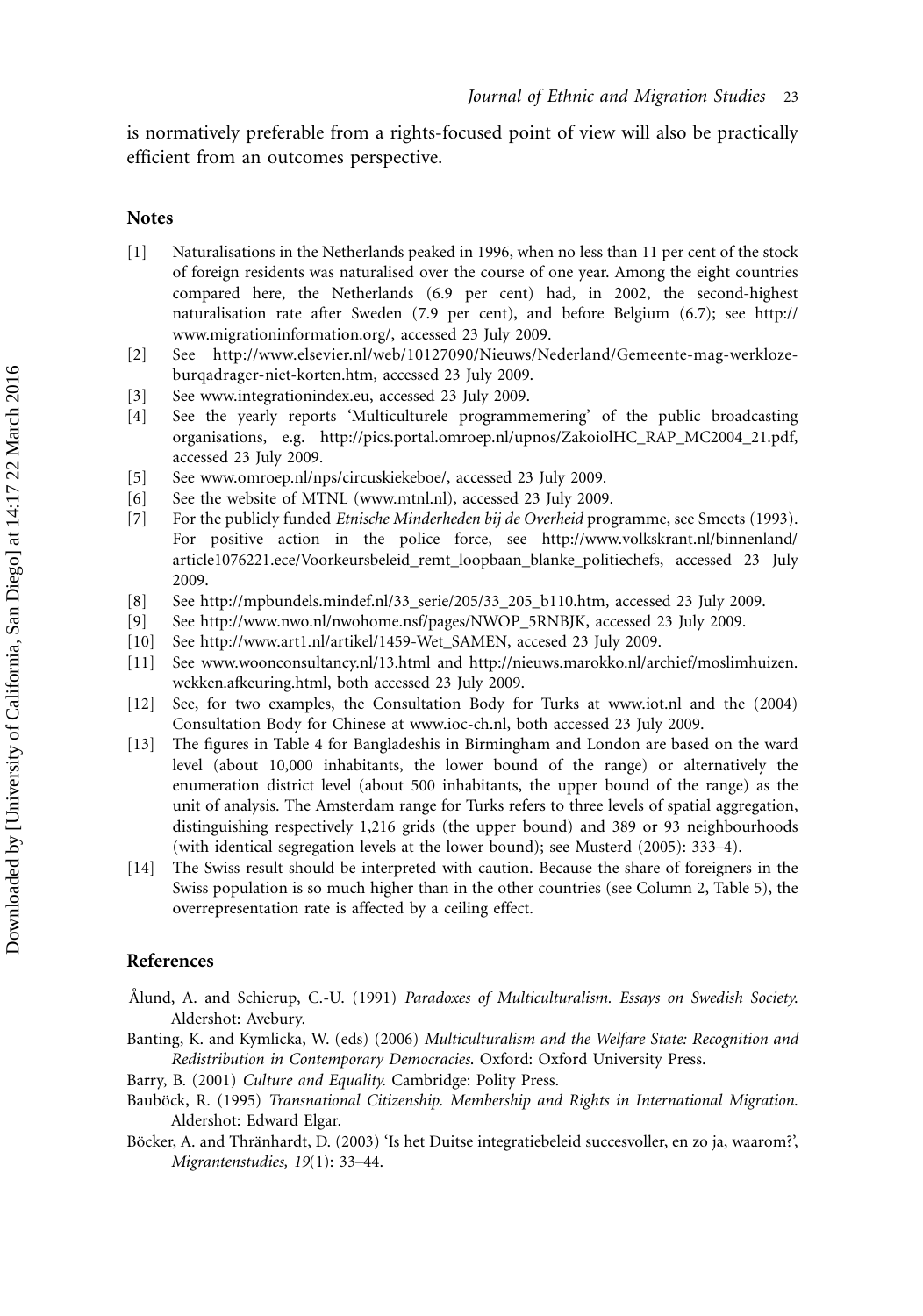#### 24 R. Koopmans

- Borjas, G.J. (1989) 'Economic theory and international migration', International Migration Review, 23(3): 457-85.
- Bousetta, H., Jacobs, D., Kagné, B., Martiniello, M., Nys, M., Réa, A. and Swyngedouw, M. (1999) Multicultural Policies and Modes of Citizenship in Belgium: The Cases of Antwerp, Liège and Brussels. Online at<http://www.unesco.org/most/p97belg.pdf>, accessed 20 December 2007.
- Brubaker, R. (1992) Citizenship and Nationhood in France and Germany. Cambridge, MA: Harvard University Press.
- Carens, J.H. (2000) Culture, Citizenship, and Community: A Contextual Exploration of Justice as Evenhandedness. Oxford: Oxford University Press.
- Centraal Bureau voor de Statistiek (2004) Allochtonen in Nederland 2004. Voorburg: CBS.
- Chiswick, B.R. and Miller, P.W. (1995) 'The endogeneity between language and earnings: international analyses', Journal of Labour Economics, 13(2): 246-88.
- Cinar, D. (1994) From Aliens to Citizens. A Comparative Analysis of Rules of Transition. Vienna: Institute for Advanced Studies.
- Dagevos, J. (2001) Perspectief op Integratie. Over de sociaal-culturele en structurele integratie van etnische minderheden in Nederland. The Hague: WRR, Working Paper, 121.
- Dagevos, J., Euwals, R., Gijsberts, M. and Roodenburg, H. (2007) Türken in Deutschland und den Niederlanden. Die Arbeitsmarktposition im Vergleich. The Hague: Sociaal en Cultureel Planbureau and Centraal Planbureau.
- Doomernik, J. (1998) The Effectiveness of Integration Policies Towards Immigrants and their Descendants in France, Germany and the Netherlands. Geneva: ILO, International Migration Papers, 27.
- Dustmann, C. and Fabbri, F. (2003) 'Language proficiency and labour market performance of immigrants in the UK', The Economic Journal, 113(489): 695-717.
- Ederveen, S., Dekker, P., van der Horst, A., Joosten, W., van der Meer, T., Tang, P., Coenders, M., Lubbers, M., Nicolaas, H., Scheepers, P., Sprangers, A. and van der Valk, J. (2004) Bestemming Europa. Immigratie en Integratie in de Europese Unie. The Hague: Sociaal en Cultureel Planbureau.
- Engbersen, G. (2003) 'De armoede van sociaal kapitaal', Economisch Statistische Berichten, 88(4398): 12-13.
- Ersanilli, E. and Koopmans, R. (2007) 'The cultural integration of Turkish immigrants in Germany, France and the Netherlands: a controlled comparison'. New York: paper presented at the Annual Conference of the American Sociological Association, 11-14 August.
- Esping-Andersen, G. (1990) The Three Worlds of Capitalism. Cambridge: Polity Press.
- Eurostat (1999, 2000) Europäische Sozialstatistik-Ergebnisse der Arbeitskräfteerhebung. Luxembourg: Eurostat.
- Euwals, R., Dagevos, J., Gijsberts, M. and Roodenburg, H. (2006) Immigration, Integration and the Labour Market. Turkish Immigrants in Germany and the Netherlands. The Hague: CPB Netherlands Bureau for Economic Policy Analysis, Discussion Paper 75.
- Favell, A. (1998) Philosophies of Integration. Immigration and the Idea of Citizenship in France and Britain. Basingstoke: Macmillan.
- Fennema, M. and Tillie, J. (1999) 'Political participation and political trust in Amsterdam: civic communities and ethnic networks', Journal of Ethnic and Migration Studies, 25(4): 703-26.

Gächter, E. (2005) Sozialraumanalyse 1990/2000. Stadt/Region Bern. Bern: Verein Region Bern.

Goodhart, D. (2004) 'Too diverse? Is Britain becoming too diverse to sustain the mutual obligations behind a good society and the welfare state?', Prospect, 95: 30-7.

Granovetter, M.S. (1973) 'The strength of weak ties', American Journal of Sociology, 78(6): 1360-80. Gsir, S., Martiniello, M., Meireman, K. and Wets, J. (2005) Current Immigration Debates in Europe: Belgium. Brussels: Migration Policy Group.

Guiraudon, V. (2000) Les Politiques d'Immigration en Europe. Paris: L'Harmattan.

Gurr, T.R. (1970) Why Men Rebel. Princeton, NJ: Princeton University Press.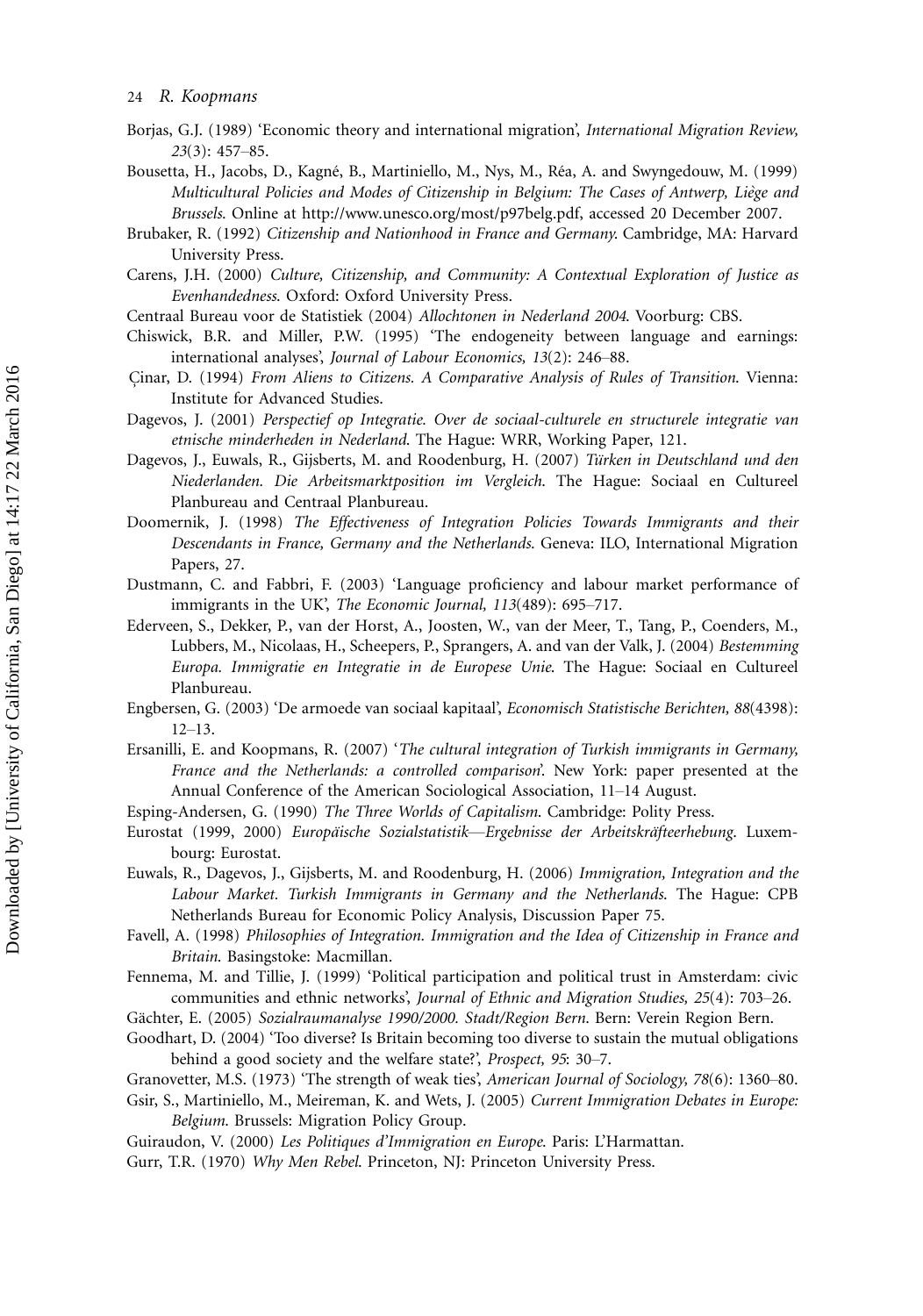- Heye, C. and Leuthold, H. (2004) Segregation und Umzüge in der Stadt und Agglomeration Zürich. Zurich: University of Zurich.
- Home Office (2001) Community Cohesion. A Report of the Independent Review Team Chaired by Ted Cantle. London: Home Office.
- Huyse, L. (1987) De Verzuiling Voorbij. Leuven: Kritak.
- Joppke, C. and Lukes, S. (eds) (1999) Multicultural Questions. Oxford: Oxford University Press.
- Kleger, H. and D'Amato, G. (1995) 'Staatsbürgerschaft und Einbürgerung—oder: Wer ist ein Bürger? Ein Vergleich zwischen Deutschland, Frankreich und der Schweiz', Journal für Sozialforschung, 35(3/4): 259-98.
- Kogan, I. (2003) 'Ex-Yugoslavs in the Austrian and Swedish labour markets: the significance of the period of migration and the effect of citizenship acquisition', Journal of Ethnic and Migration Studies, 29(4): 595-622.
- Koopmans, R., Statham, P., Giugni, M. and Passy, F. (2005) Contested Citizenship. Immigration and Cultural Diversity in Europe. Minneapolis and London: University of Minnesota Press.
- Kymlicka, W. (1995) Multicultural Citizenship: A Liberal Theory of Minority Rights. Oxford: Clarendon Press.
- Lakeman, P. (1999) Binnen zonder kloppen. Nederlandse immigratiepolitiek en de economische gevolgen. Amsterdam: Meulenhoff.
- Layton-Henry, Z. (1990) The Political Rights of Migrant Workers in Western Europe. London: Sage.
- Lederer, H.W. (1997) Migration und Integration in Zahlen. Bamberg: Europäisches Forum für Migrationsstudien (CD-ROM).
- Lijphart, A. (1968) The Politics of Accommodation: Pluralism and Democracy in the Netherlands. Berkeley: University of California Press.
- Marshall, T.H. (1950) Citizenship and Social Class and Other Essays. Cambridge: Cambridge University Press.
- Modood, T. (1988) '"Black", racial equality, and Asian identity', *New Community, 14*(3): 379–404.
- Modood, T., Berthoud, R., Lakey, J., Nazroo, J., Smith, P., Virdee, S. and Beishun, S. (1997) Ethnic Minorities in Britain: Diversity and Disadvantage—The Fourth National Survey of Ethnic Minorities. London: Policy Studies Institute.
- Murdie, R.A. and Borgegard, L.-E. (1998) 'Immigration, spatial segregation and housing segmentation of immigrants in metropolitan Stockholm, 1960–95', Urban Studies, 35(10): 1869-88.
- Musterd, S. (2005) 'Social and ethnic segregation in Europe: levels, causes, and effects', Journal of Urban Affairs, 27(3): 331-48.
- Musterd, S. and de Winter, M. (1998) 'Conditions for spatial segregation: some European perspectives', International Journal of Urban and Regional Research, 22(4): 665-73.
- Niessen, J. and Chopin, I. (eds) (2002) Anti-Discrimination Legislation in EU Member States (Germany, France, United Kingdom, and the Netherlands). Vienna: European Monitoring Centre on Racism and Xenophobia.
- Parekh, B. (2002) Rethinking Multiculturalism. Cultural Diversity and Political Theory. Cambridge, MA: Harvard University Press.
- Phillips, A. (1999) Which Equalities Matter? Cambridge: Polity Press.
- Préteceille, E. (2006) 'La ségrégation sociale a-t-elle augmenté? La métropole parisienne entre polarisation et mixité', Sociétés Contemporaines, 62: 69-93.
- Runblom, H. (1994) 'Swedish multiculturalism in a comparative European perspective', Sociological Forum, 9(4): 623-40.
- Safran, W. (1997) 'Citizenship and nationality in democratic systems: approaches to defining and acquiring membership in the political community', International Political Science Review, 18(3): 313-35.
- Scruggs, L. (2006) 'The generosity of social insurance, 1971-2002', Oxford Review of Economic Policy, 22(2): 349-63.